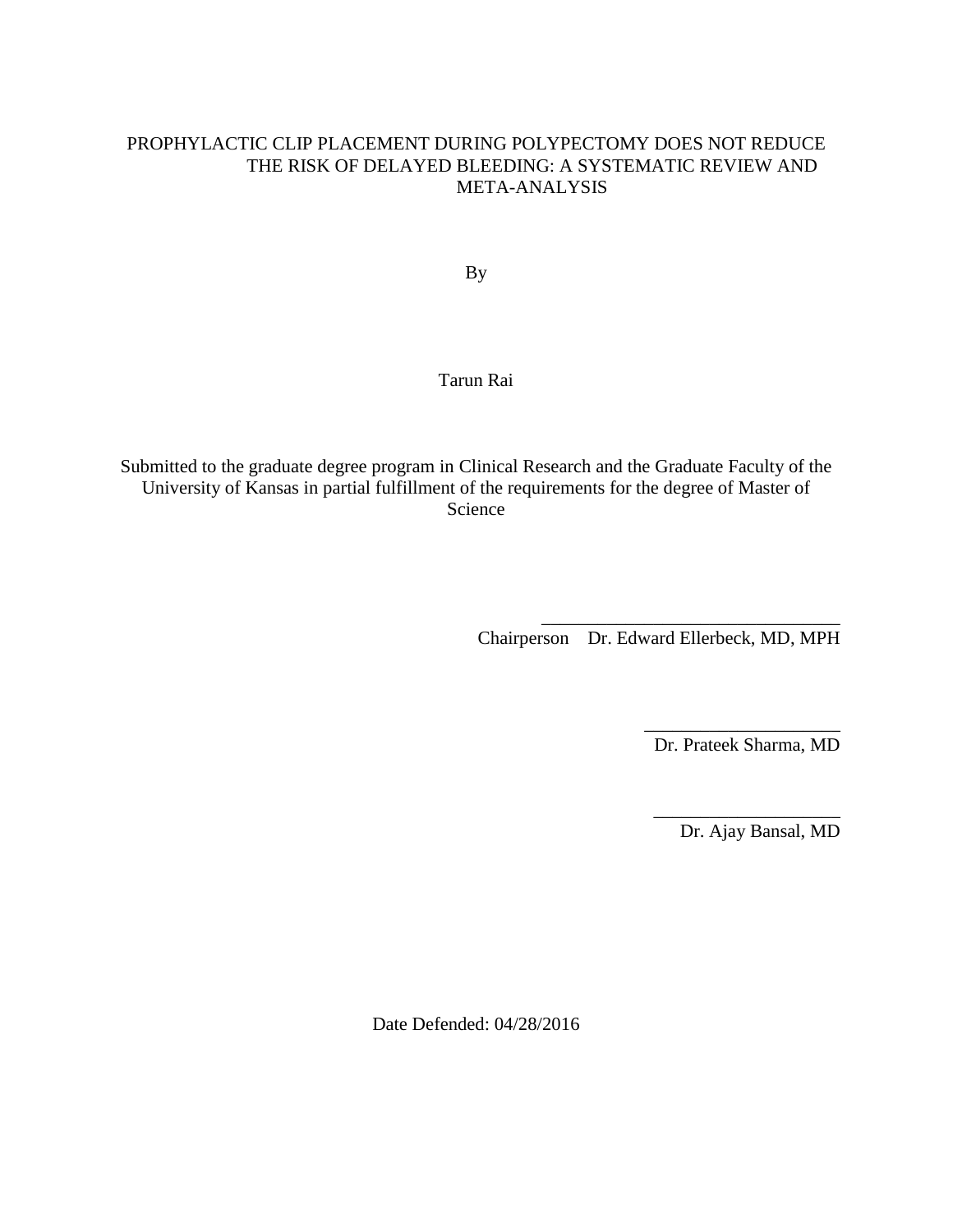The Thesis Committee for Tarun Rai certifies that this is the approved version of the following thesis:

### PROPHYLACTIC CLIP PLACEMENT DURING POLYPECTOMY DOES NOT REDUCE THE RISK OF DELAYED BLEEDING: A SYSTEMATIC REVIEW AND META-ANALYSIS

Chairperson Dr. Edward Ellerbeck, MD, MPH

\_\_\_\_\_\_\_\_\_\_\_\_\_\_\_\_\_\_\_\_\_\_\_\_\_\_\_\_\_\_\_\_

\_\_\_\_\_\_\_\_\_\_\_\_\_\_\_\_\_\_\_\_\_ Dr. Prateek Sharma, MD

\_\_\_\_\_\_\_\_\_\_\_\_\_\_\_\_\_\_\_\_

Dr. Ajay Bansal, MD

Date approved: 5/12/16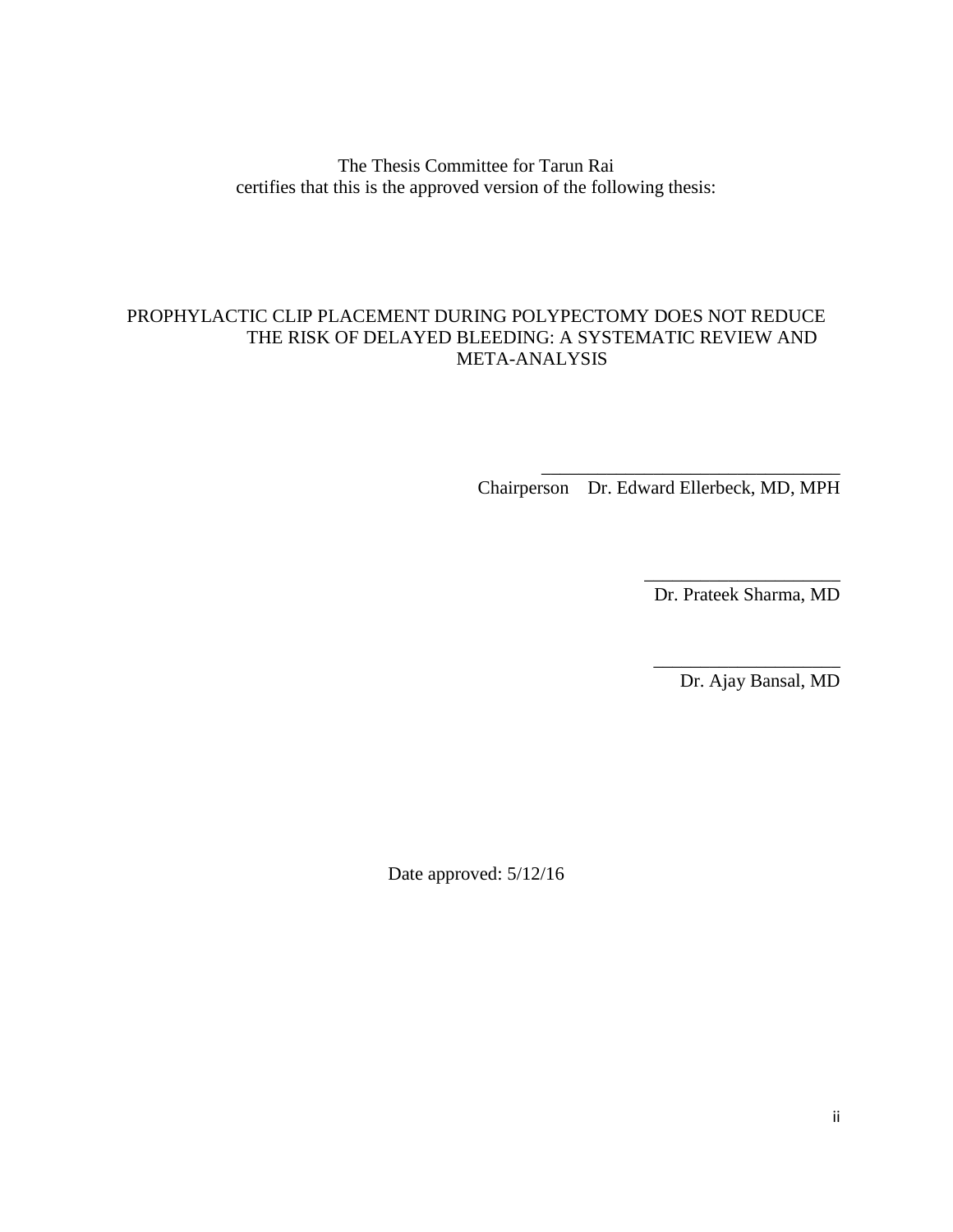### **Abstract**

**Background:** Delayed gastrointestinal bleeding is a known complication of snare polypectomy during colonoscopy. Published data on prophylactic clip placement are scarce with conflicting results.

**Aim:** To determine the effect of prophylactic clip placement on delayed post polypectomy bleeding.

**Methods:** Three independent reviewers conducted a search of MEDLINE/PubMed, EMBASE, Cochrane Central Register of Controlled Trials and Database of Systematic Reviews, and recent abstracts from major conference proceedings using the following MeSH search terms: "polyp", "bleeding", "colonoscopy" and "clips". Randomized and non-randomized studies that compared prophylactic clip placement with no clip placement were included. Pooled estimates of delayed post polypectomy bleeding, perforation and overall complications were analyzed by calculating odds ratio (OR) along with 95% confidence interval (CI). Random and fixed effects models were used as appropriate. Heterogeneity among studies was assessed by calculating I² measure of inconsistency.

**Results:** Initial search revealed 418 studies; of which 26 studies were reviewed. Eleven studies (including 4 randomized controlled trials) met the inclusion/exclusion criteria. The final analysis included 10,910 polypectomies in 13,308 patients. The rate of delayed post polypectomy bleeding was 1.27% with prophylactic clips placement vs. 0.97% without placement of clips (OR  $= 0.94$ ; 95% CI: 0.4-2.24; p = 0.9; I<sup>2</sup> 71%). With inclusion of high quality studies (Newcastle-Ottawa scale score >6), there was a significant difference in delayed post polypectomy bleeding with clip placement (1.24% vs 3.26%; OR, 0.46, 95% CI: 0.21-1.00, p= 0.05;  $I^2 = 35$ %). The rate of perforation was 0.16% with prophylactic clip placement vs. 0.017% without placement of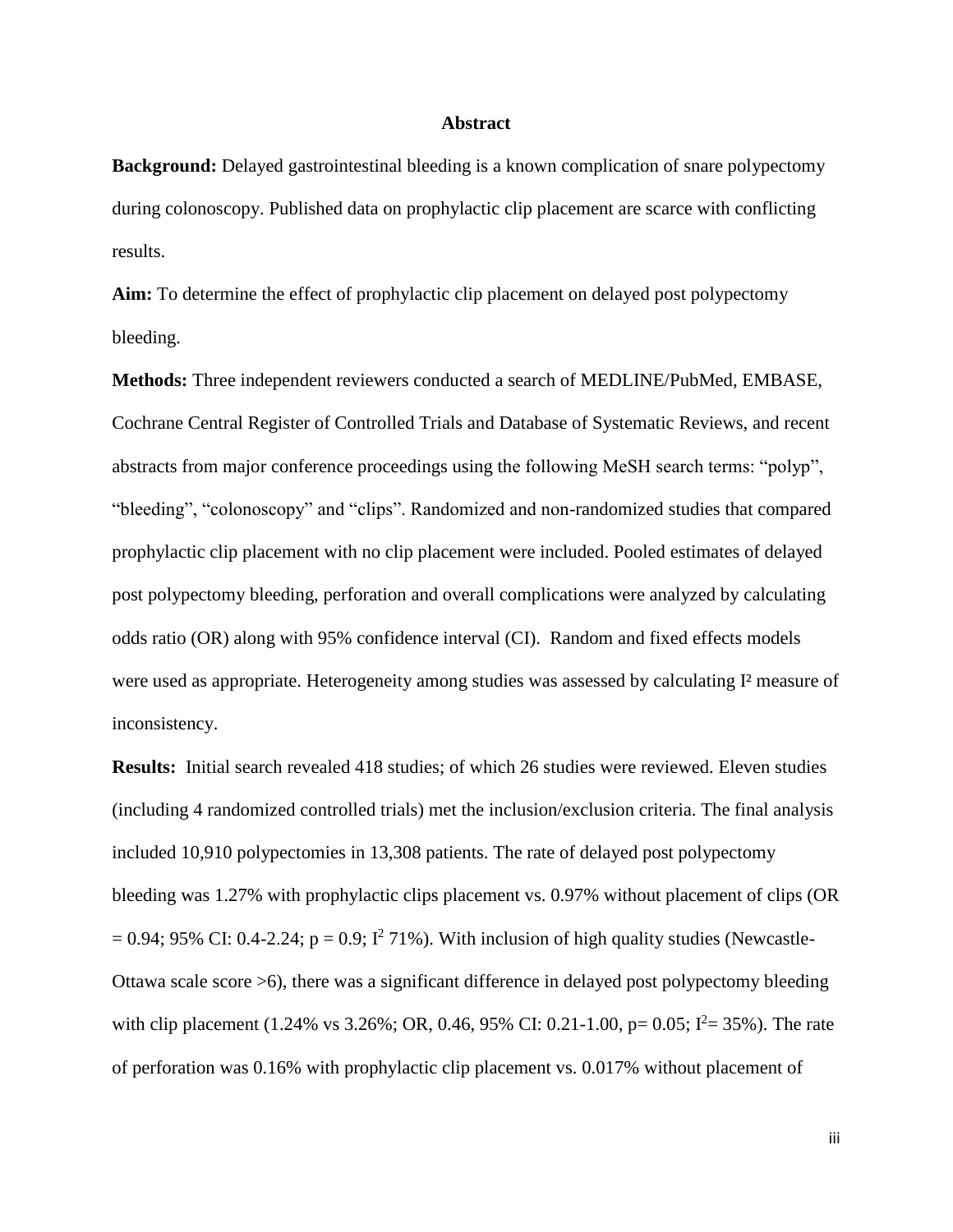clips (OR = 1.45; 95% CI: 0.26-8.09;  $p = 0.7$ ;  $I^2$  0%). Subgroup analysis showed that clip placement decreased risk of bleeding in polyps larger than 2 cm (2.2% vs. 7.98%, OR 0.25; 95% CI 0.12-0.51, p <0.001), use of pure coagulation (2.52% vs. 8.89%, OR; 0.24, 95% CI: 0.1-0.57,  $p = 0.001$ ) and in situations where endoscopic mucosal resection was performed (1.7% vs. 5.7%, OR, 0.28; 95% CI 0.14-0.59, p= 0.0008).

**Conclusions:** The results of this systematic review and meta-analysis show that prophylactic clip placement reduced the incidence of delayed GI bleeding after snare polypectomy when high quality studies were pooled. Prophylactic clip placement may be protective against delayed GI bleeding if the polyps were > 2 cm and if they were removed with endoscopic mucosal resection and pure coagulation current.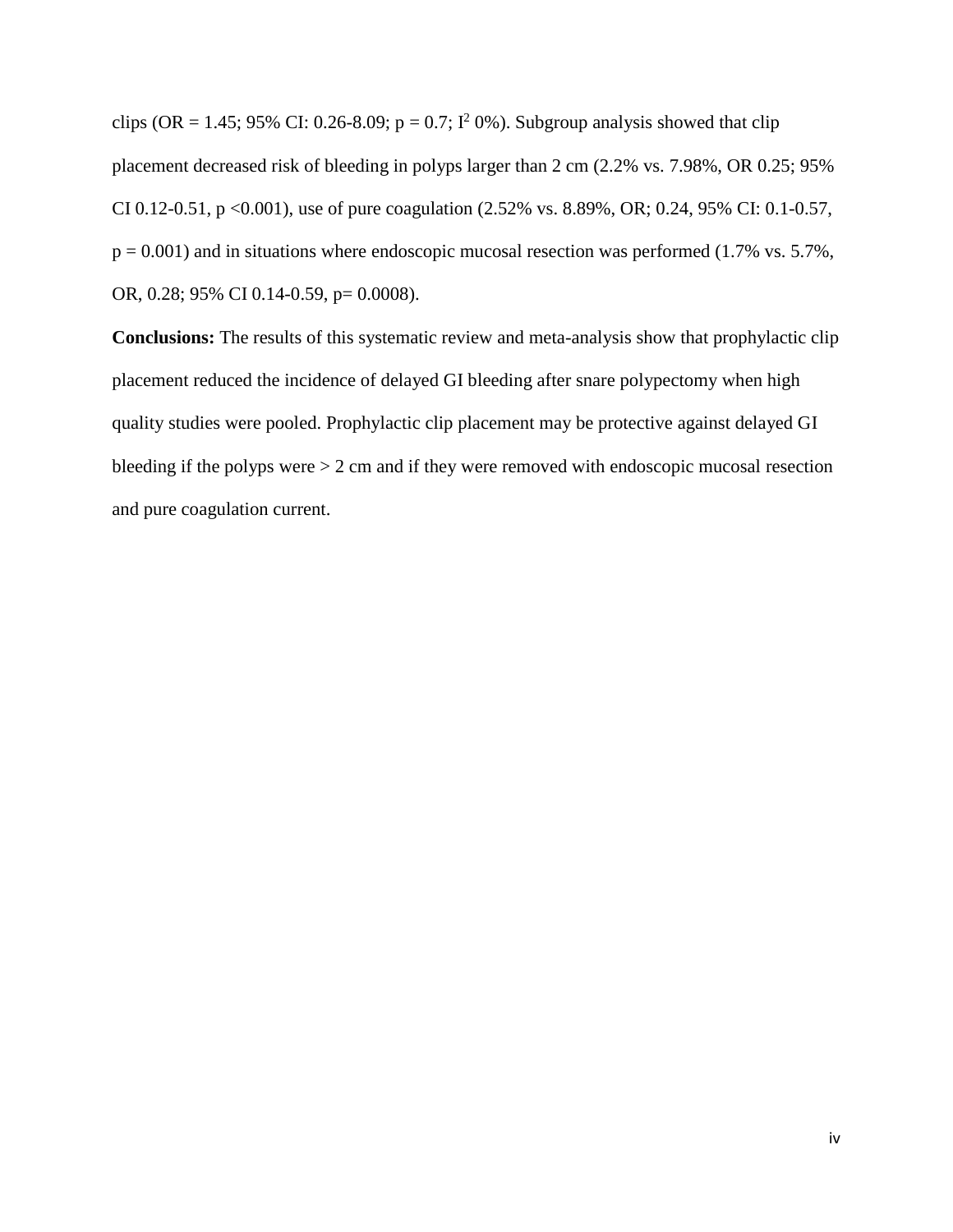### **ACKNOWLDGEMENTS**

Firstly, I would like to express my sincere gratitude to my committee chair, Dr. Edward Ellerbeck, MD, MPH for the continuous support of my Master of Science study and related research, for his patience, motivation, and immense knowledge. I appreciate his vast knowledge and skill in many areas (e.g., vision, ethics). His guidance helped me throughout during writing of this thesis.

Besides my advisor, I would like to thank the rest of my thesis committee: Dr. Prateek Sharma, MD and Dr. Ajay Bansal, MD for their insightful comments and encouragement, but also for the hard question which incented me to widen my research from various perspectives.

My sincere thanks also goes to Ms. Tanya Honderick for her suggestions throughout the graduate program and revising the thesis draft. I must also acknowledge Ms. Farah Marhusin and all the office staff for all the instances in which their technical assistance helped me along the way. I would also like to thank my friends in different courses for exchanges of knowledge, skills, and venting of frustration during my graduate program, which helped enrich the experience.

Finally, I thank my wife and best friend, Arpeta for love, editing assistance and support throughout all my studies.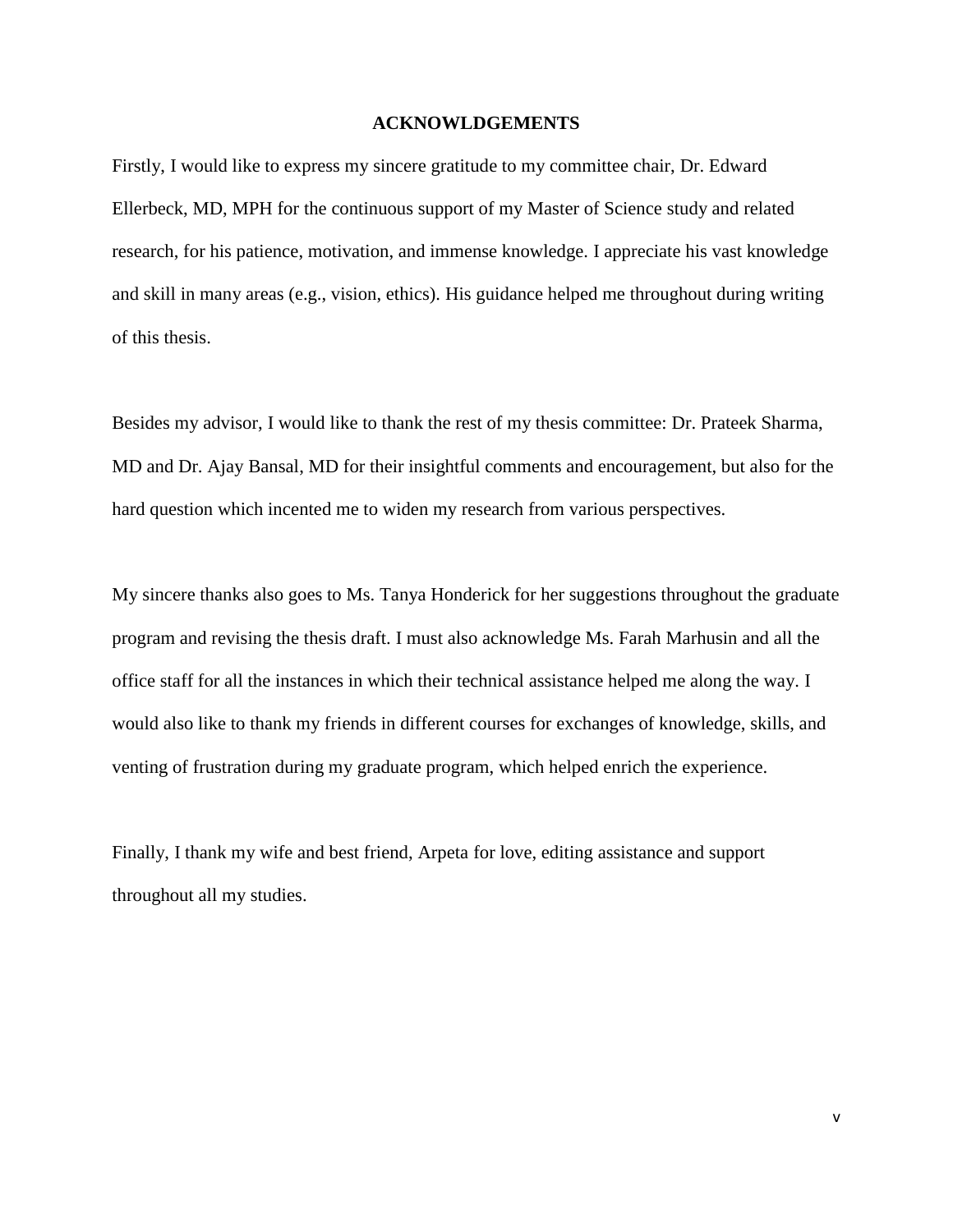## TABLE OF CONTENTS

| Chapter                                                 |  |
|---------------------------------------------------------|--|
|                                                         |  |
| Goals of the Study                                      |  |
|                                                         |  |
| Literature Search and Identification of Primary Studies |  |
| Inclusion and Exclusion Criteria                        |  |
| Data Extraction                                         |  |
| Data Analysis                                           |  |
|                                                         |  |
| <b>Study Selection</b>                                  |  |
| <b>Study Characteristics</b>                            |  |
| Delayed Post Polypectomy Bleeding                       |  |
| <b>Overall Complications</b>                            |  |
| Perforation                                             |  |
| <b>Subgroup Analysis</b>                                |  |
| <b>Current Type</b>                                     |  |
| Polyp Characteristics                                   |  |
| Polypectomy technique                                   |  |
| <b>Sensitivity Analysis</b>                             |  |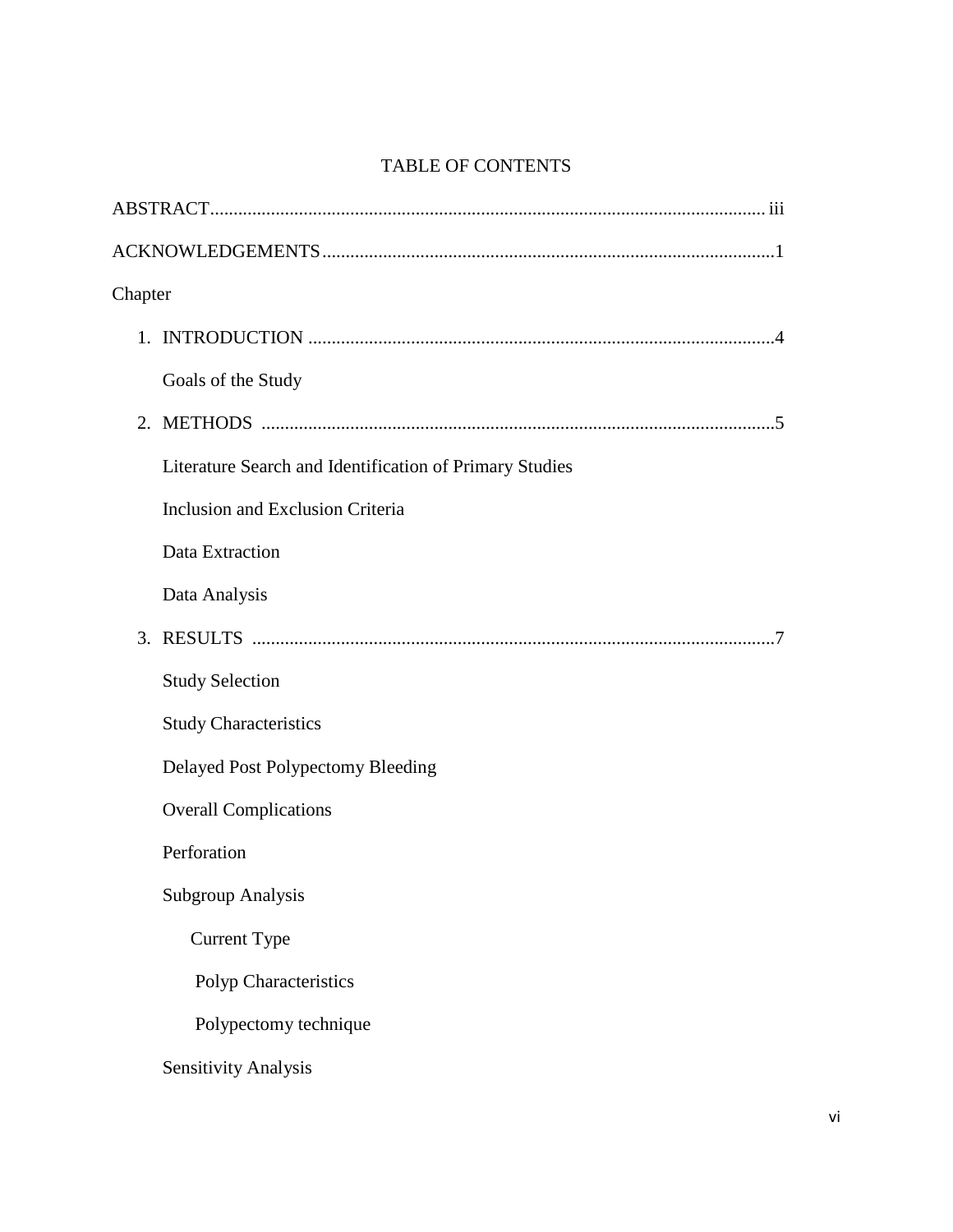| <b>APPENDIX</b> |    |
|-----------------|----|
|                 | 20 |
|                 | 21 |
|                 |    |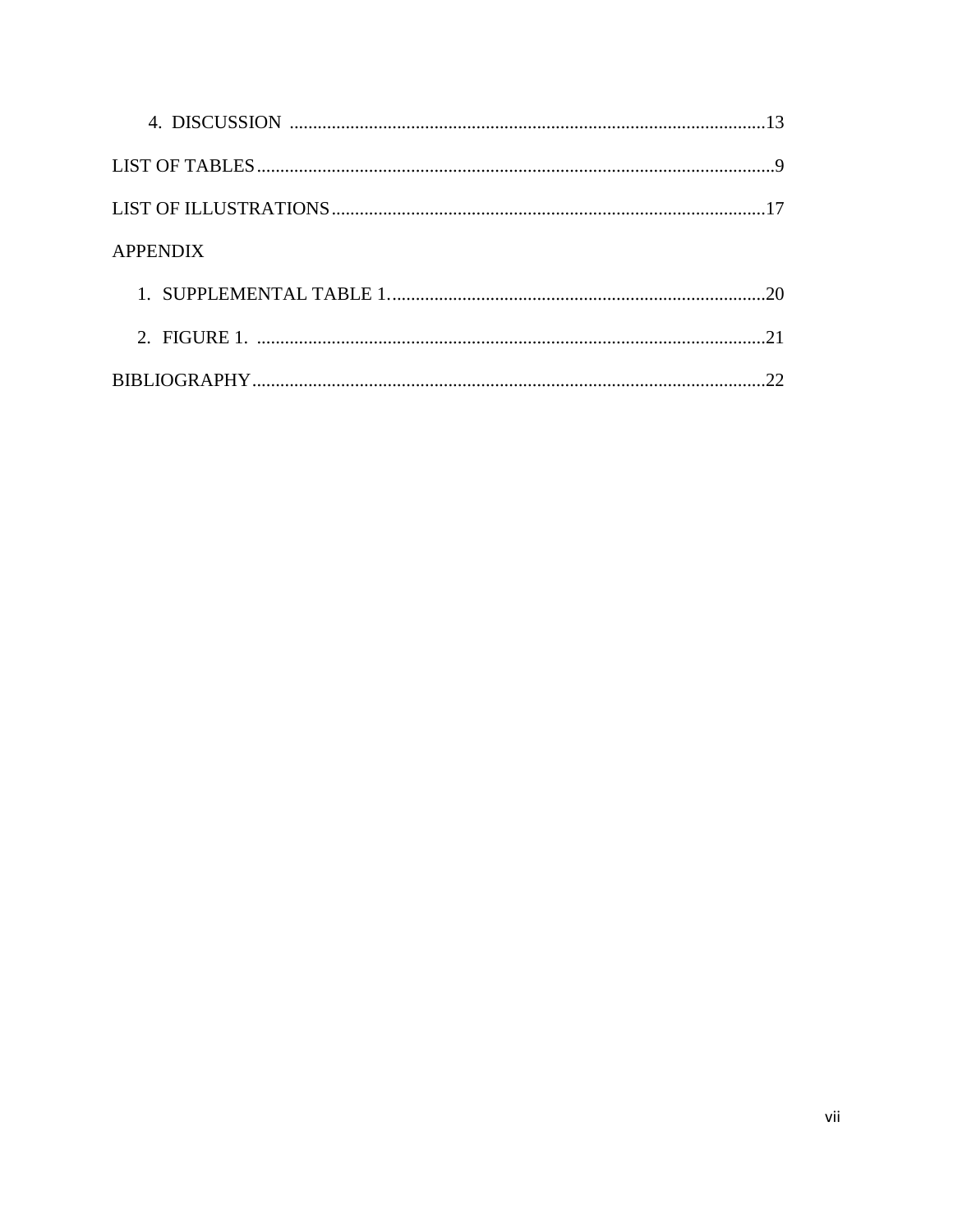### **Introduction**

Colonoscopy with detection and removal of polyps is the most effective tool for colon cancer screening. Approximately 14 million colonoscopies are performed each year.<sup>1</sup> Bleeding is the most common complication after removal of polyps including polypectomy and endoscopic mucosal resection  $(EMR).^{2,3}$  Incidence varies from 0.3 to 6.1 percent of polypectomies performed.4-7 Post-polypectomy bleeding [PPB] can be early or delayed. Early bleeding is identified during the procedure itself whereas delayed bleeding can present up to 30 days after the procedure<sup>4,5</sup> and the incidence is approximately 2%.<sup>6</sup> Delayed PPB risk depends on polyp characteristics, polypectomy techniques and patient related factors. Large polyps  $(\geq$ 1cm), right sided location, sessile morphology, prior use of anticoagulants/antiplatelet agents, cardiovascular morbidity, chronic rental insufficiency and use of pure coagulation current during polypectomy increases the risk of delayed PPB.<sup>4,8-11</sup> Delayed PPB rate of up to 7.2% has been reported after EMR of large polyps using pure coagulation current.<sup>12</sup>

In 1998, Hachisu et al first studied prophylactic clip placement at the time of polypectomy to minimize PPB.<sup>13</sup> Three prospective randomized controlled trials (RCT) since then have failed to show any benefit of prophylactic clipping on incidence of delayed PPB.14-16 On the other hand, Liaquat et el. in a retrospective study, reported a significant risk for delayed bleeding if prophylactic clipping was not performed.<sup>11</sup> A prior meta-analysis studied the role of any prophylactic endoscopic treatment (limited not just to clipping) on PPB, and reported a decrease in incidence of early PPB but no effect on delayed PPB; this was published in 2001.<sup>17</sup> Due to conflicting results, the true efficacy of prophylactic clipping in preventing delayed PPB is still unclear.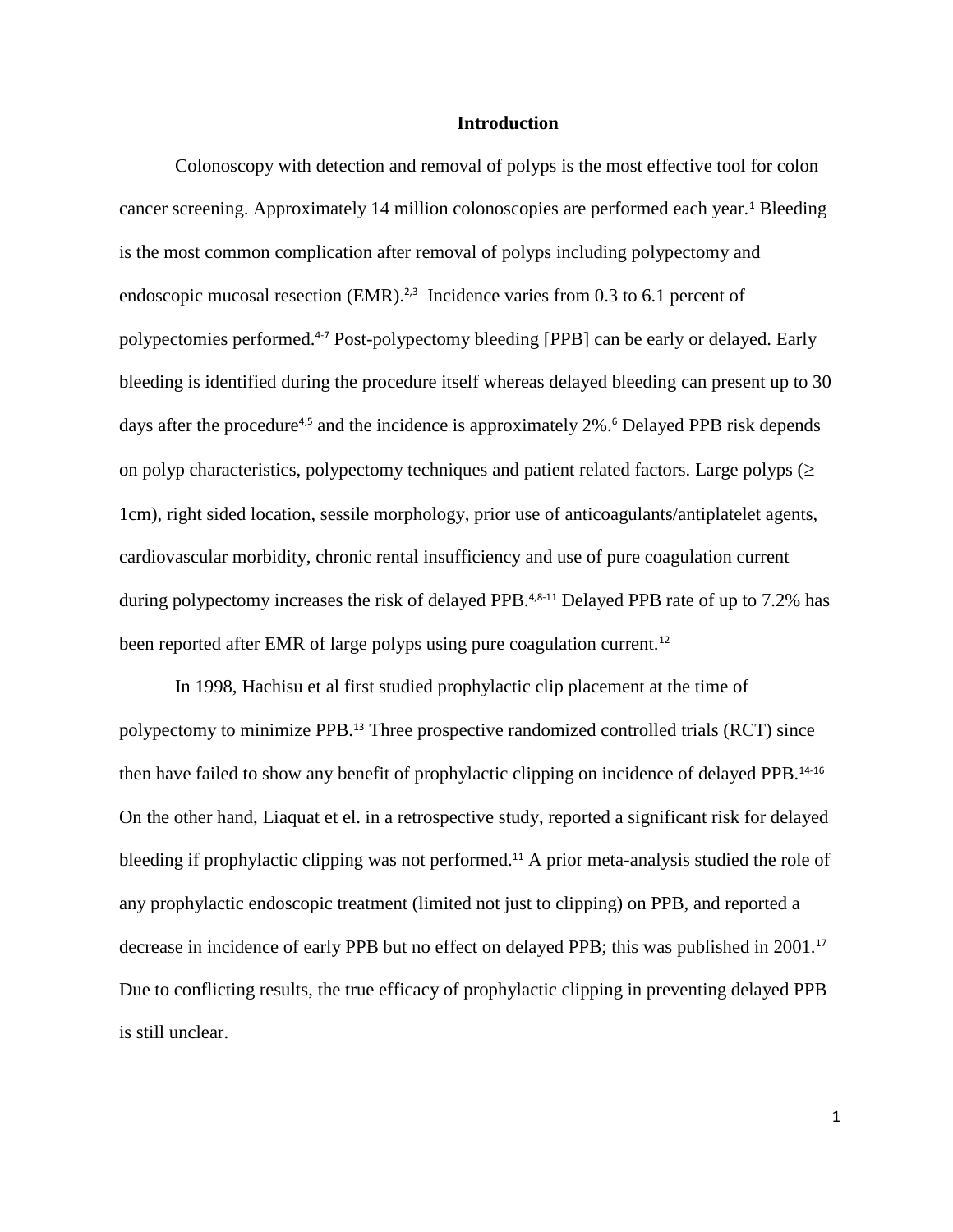Our aim was to conduct a systematic review and meta-analysis to investigate the role of prophylactic clip placement in preventing delayed PPB in patients undergoing removal of colonic polyps.

### **Methods**

### **Literature Search and Identification of Primary Studies**

Articles were searched on prophylactic clip placement for the prevention of delayed post polypectomy bleeding. All articles were searched irrespective of language, publication status (articles or abstracts), or results. A 3-stage search strategy was adopted and implemented. First was a search of MEDLINE, EMBASE, and the Cochrane Central Register of Controlled Trials with search terms "colonoscopy," "polypectomy," and "bleeding". Studies between 1990 to December 2015 were searched using PubMed and Ovid search engines and 418 articles were retrieved. The resulting abstracts were then screened for potential suitability, and those that appeared relevant were retrieved and examined in more detail. MeSH terms "colonoscopy," "polypectomy," "bleeding," and "clip" were subsequently used and 19 studies extracted for detailed review. In the second step, a recursive search was performed by using the bibliographies of all obtained articles, reviews, and meta-analyses for additional articles. Third, a manual search of abstracts submitted to Digestive Disease Week, American College of Gastroenterology, and United European Gastroenterology Week (2009-2014) was performed. Where multiple study reports from the same group of individuals appeared to exist, we contacted study authors to seek clarification. The search was restricted to adult patients. There were no language restrictions. Foreign language articles were translated to English using google translator where required. Both full-length publications and abstracts were selected.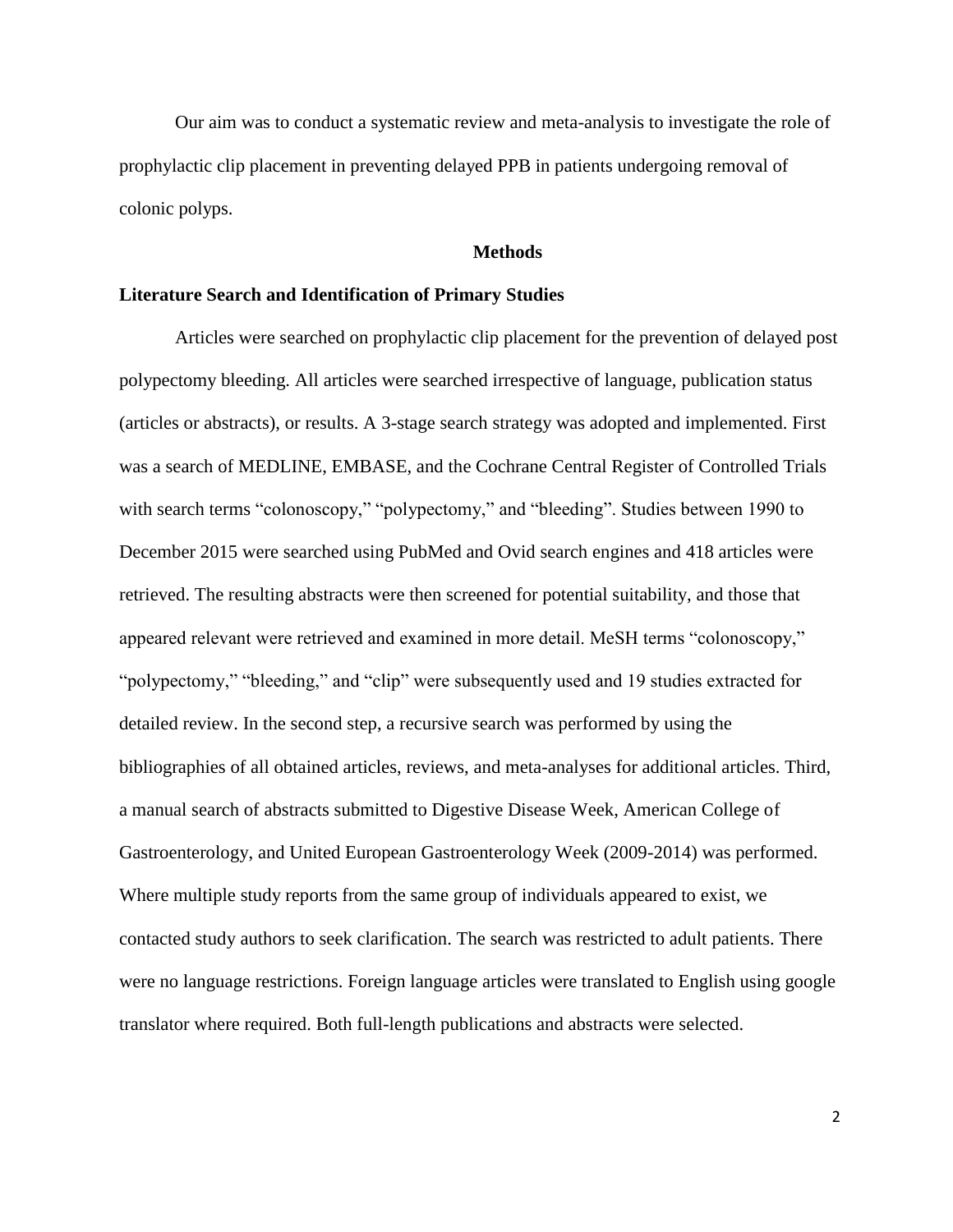### **Inclusion and Exclusion Criteria**

Articles and abstracts comparing prophylactic clip placement with no clip placement were selected. The inclusion criteria were: (i) studies reporting delayed PPB as a study end point after colonoscopy (ii) any minor or major bleeding after completion of colonoscopy and within 30 days post procedure (iii) randomized controlled trials (RCTs), cohort or case-control studies and (iv) polypectomy using cold or hot forceps, snare or EMR. The exclusion criteria were: (i) procedures other than colonoscopy (ii) studies not involving delayed GI bleeding as a study endpoint (iii) comparing clip placement to other modalities to control GI bleeding and (iv) endoscopic submucosal dissection (ESD) or circumferential EMR (CEMR) for polypectomy

### **Data Extraction**

Data extraction was independently performed by 2 investigators (A.C., T.R.) and reviewed by a third (P.S.) for agreement. Eligibility assessment was performed independently by 2 investigators by using predesigned eligibility forms. Any disagreements were resolved by consensus. Details of study design (randomization/blinding/concealment), number of subjects, polyp size, morphology, location and number, number of clip placed per patient, total number of clips placed in the study, type of cautery used, anticoagulation status; incidence of delayed post polypectomy bleeding, perforation and total complications were evaluated. Since both randomized, controlled trials (RCTs) and case-control studies were included in the analysis, a quality score based Newcastle-Ottawa scale (NOS)<sup>18</sup> (maximum of 9) was assigned with 7-9 representing high quality and 1-6 poor quality.

#### **Data Analysis**

Statistical pooling of the data by using meta-analytical techniques was done for both RCTs and nonrandomized studies. The primary outcome was the incidence of delayed post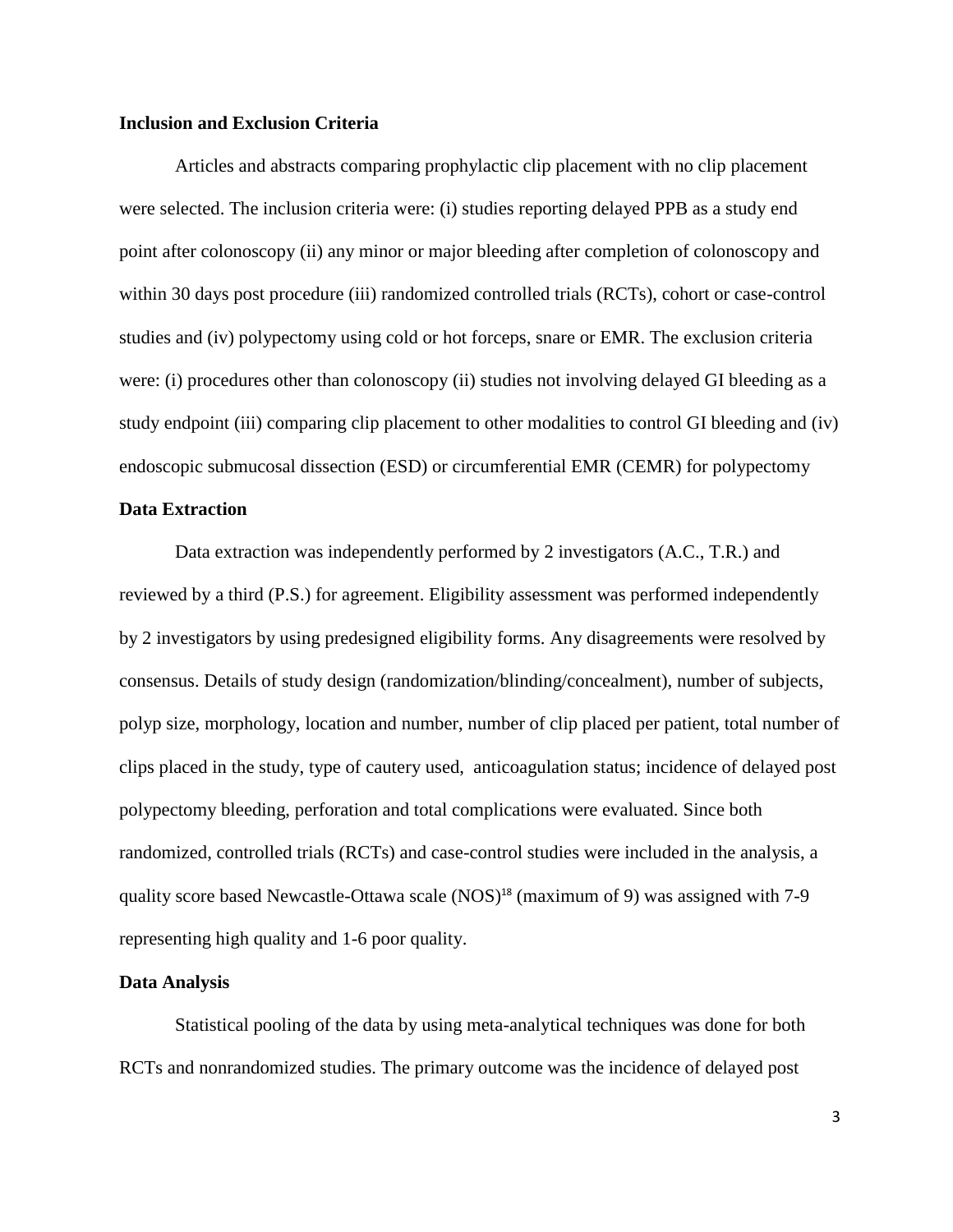polypectomy bleeding. Secondary outcomes included: incidence of perforation and the overall incidence of complications (delayed PPB, perforation and post polypectomy syndrome). Subgroup analysis for delayed post-polypectomy bleeding was performed for type of current, polyp characteristics (size, location and morphology) and polypectomy technique. The effects of prophylactic clip placement were analyzed by calculating pooled estimates of delayed post polypectomy bleeding, perforation, and overall complications. Separate analyses were performed for each outcome by using odds ratio (OR). Random or fixed-effects models were used as appropriate.

Sensitivity analysis were performed separately with RCTs, case-control studies and RCTs with more than 50% sessile polyps and high quality studies with NOS score more than 6. Review Manager (RevMan) Version 5.3. (Copenhagen: The Nordic Cochrane Centre, The Cochrane Collaboration, 2014) was used for statistical analysis of the data. Heterogeneity among studies was assessed by calculating  $I^2$  measure of inconsistency. Generally, an  $I^2$  of 0% to 40% excludes heterogeneity,  $I^2$  of 30% to 60% may represent moderate heterogeneity,  $I^2$  of 50% to 90% may represent substantial heterogeneity, and  $I^2$  of 75% to 100% represents considerable heterogeneity.

### **Results**

### **Study Selection**

The initial search identified 418 articles. Of these, 349 articles were initially excluded as the titles and abstracts were not appropriate. After a second search with the MESH terms, 19 full text publications were assessed for evaluation. Seven more articles were retrieved from bibliography of full text publications to assess eligibility. Finally a total of 11 articles met the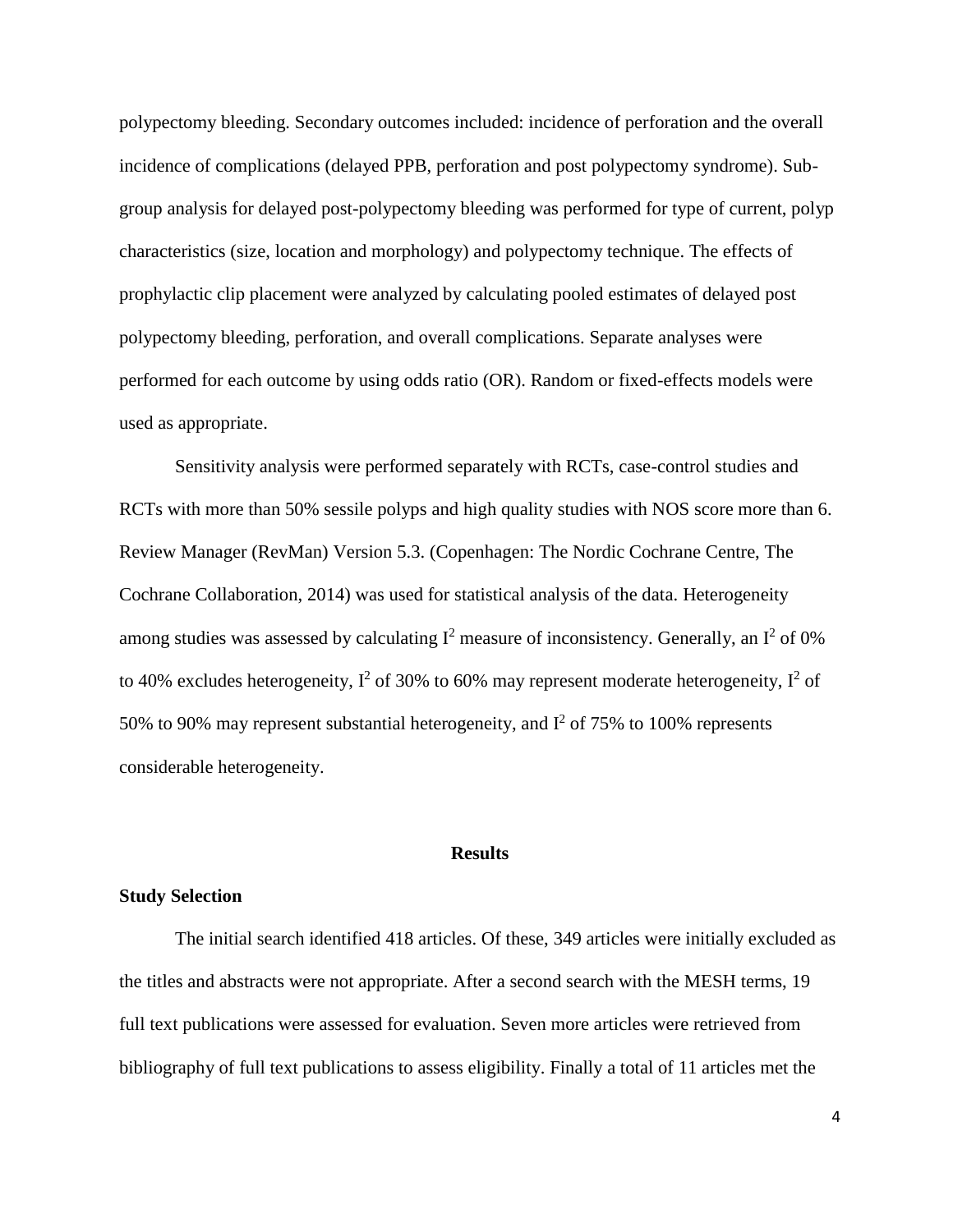inclusion criteria and were selected for final review and analysis (Fig. 1). Both RCTs and retrospective cohort studies were analyzed.

### **Study Characteristics**

The 4 RCTs included 782 subjects (2 from Japan, 1 from Spain and 1 from China) and the 7 case-control studies (4 from Japan, 2 from USA and 1 from Spain) included 12,526 subjects. Study characteristics are presented in Table 1**.** The total number of polypectomies wherein clips were applied ranged from 42 to 4,735 per study. Except for 1 RCT and 2 casecontrol study, in all other studies the clips were applied after polypectomy. Of the 11 studies, 9 reported the type of current use: blended current in 7 and pure coagulation and cut in 1 study each.

The mean size of polyps ranged from 7.8 mm to 31 mm. In terms of polyp morphology, 6 studies reported 14.5%-100% of sessile polyps whereas 6 studies had 15 -100% pedunculated polyps. Four studies used predominantly EMR technique for polyp removal in 81-100% of cases.11,16,19,20 In other studies, methods of polypectomy included cold or hot forceps biopsy, cold or hot snare polypectomy and EMR. Four studies reported anticoagulation status in the patients.11,16,21,22 with 2.7 to 11% of patients on anticoagulation at the time of colonoscopy.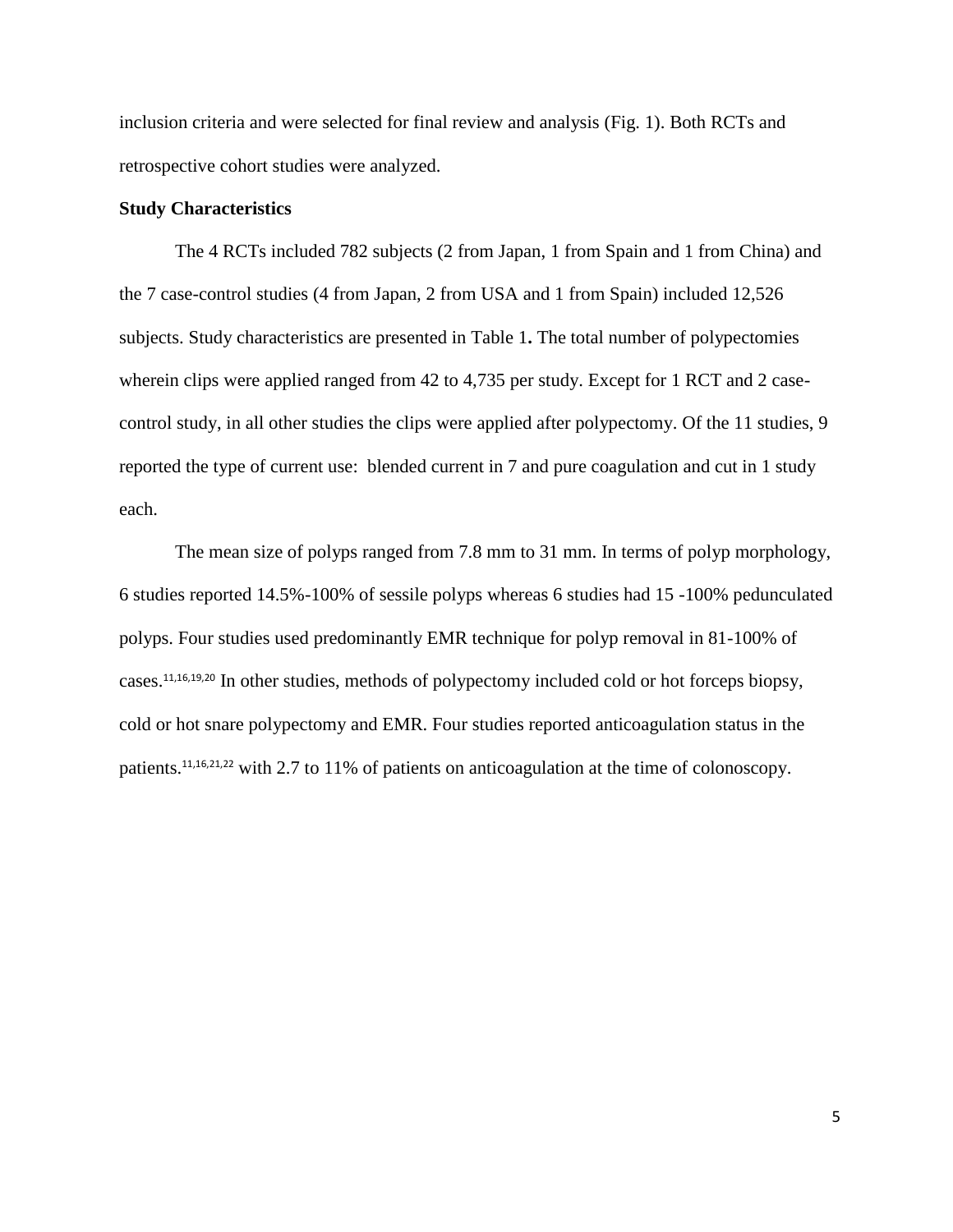| Study, published<br>year                    | Study<br>period   | Country | Design                  | numb<br>er of<br>subje<br>ű | er of<br>polyp<br>ectom<br>Numb<br>.≌ | Sangen<br>Sangen  | Selengen<br>Selengen | Mean<br>size of<br>polyps in<br>in dip<br>group | size of<br>polyp in<br>no clip<br>group<br>Mean | Morphology (dip<br>group)                                                                                                          | proximal<br>to<br>splenic<br>flexure<br>$\frac{\text{(Clip)}}{\text{group}}$<br>$\%$ | Clip<br>application<br>(Before/aft<br>polypecto<br>my<br>$\widehat{\mathbf{a}}$ | % EMR<br>(clip group) | Cautery                 |
|---------------------------------------------|-------------------|---------|-------------------------|-----------------------------|---------------------------------------|-------------------|----------------------|-------------------------------------------------|-------------------------------------------------|------------------------------------------------------------------------------------------------------------------------------------|--------------------------------------------------------------------------------------|---------------------------------------------------------------------------------|-----------------------|-------------------------|
| Lida et al<br>1994 <sup>26</sup>            | $\widetilde{\Xi}$ | Japan   | Retrospective<br>cohort | 639                         | 42                                    | 33/7              | $\widetilde{\Xi}$    | 23 mm<br>C 1956<br>R 1967                       | $\widetilde{\Xi}$                               | Peduculated - 57%<br>Uncertain - 2%<br>Semipeduculated -<br>Sessile - 14%<br>24%                                                   | $\widetilde{\Xi}$                                                                    | Before                                                                          | $\widetilde{\Xi}$     | Blended                 |
| Parra-Blanco et<br>$a^{27}$<br>2000         | 995-1998          | Japan   | Retrospective<br>cohort | 9,555                       | 4735                                  | £                 | $\widetilde{\Xi}$    | $\widetilde{\Xi}$                               | $\widetilde{\Xi}$                               | $\widetilde{\Xi}$                                                                                                                  | $\widetilde{\Xi}$                                                                    | After                                                                           | $\widetilde{\Xi}$     | Pure cut                |
| Sobrina-Faya et<br>al <sup>28</sup><br>2002 | Jan-Oct<br>2001   | Spain   | Retrospective<br>cohort | 215                         | 223                                   | $\widetilde{\Xi}$ | $\widetilde{\Xi}$    | $\times1.5~\text{cm}$                           | $\widetilde{\Xi}$                               | Pedunculated-<br>100%                                                                                                              | $\widetilde{\Xi}$                                                                    | Before<br>(30)<br>After-4                                                       | $\widetilde{\Xi}$     | Blended                 |
| Masayuki et al <sup>24</sup><br>2002        | 1995-1999         | Japan   | Retrospective<br>cohort | $\overline{5}$              | 1828                                  | 305/1<br>32       | $313/1$<br>$61$      | $\widetilde{\Xi}$                               | $\widetilde{\Xi}$                               | $\widetilde{\Xi}$                                                                                                                  | $\widetilde{\Xi}$                                                                    | After                                                                           | $\widetilde{\Xi}$     | Blended                 |
| Shioji et al. <sup>15</sup><br>2003         | 1998-2001         | Japan   | RCT                     | 323                         | 413                                   | $\frac{8}{3}$     | $\frac{7}{130/3}$    | 7.8 mm                                          | 7.8 mm                                          | Pedunculated (1p)-<br>Semipedunculated<br>elevated type (IIa)-<br>39%<br>Sessile type (is)-<br>29%<br>$(lsp) - 26%$<br>Superficial | 45.2%                                                                                | After                                                                           | 100%                  | Blended                 |
| Qunitanilla et al. <sup>14</sup><br>2012    | 2007-2010         | Spain   | RCT                     | 28                          | 105                                   | 49/17             | 24/15                | $\widetilde{\Xi}$                               | $\widetilde{\Xi}$                               | Peduculated-<br>100%                                                                                                               | $\widetilde{\Xi}$                                                                    | Before                                                                          | 0%                    | $\widetilde{\Xi}$       |
| Matsumoto et al. <sup>21</sup><br>2012      | 2003-2006         | Japan   | Retrospective<br>cohort | 375                         | 403                                   | £                 | $\widetilde{\Xi}$    | 27.1                                            | $\epsilon$                                      | Sessile - 45.1%<br>Other- 54.9%                                                                                                    | $\widetilde{\Xi}$                                                                    | After                                                                           | 51%                   | Blended                 |
| Liaquat et al. <sup>11</sup><br>$2013$      | 2000-2012         | USA     | Retrospective<br>cohort | 463                         | 524                                   | $\widetilde{\Xi}$ | $\widetilde{\Xi}$    | $31 \text{ mm}^b$                               | ¥,                                              | $Sessile - 100%$                                                                                                                   | 75%                                                                                  | After                                                                           | 100%                  | Pure<br>coagulati<br>on |
| Feagins et al. <sup>29</sup><br>2014        | 2008-2009         | USA     | Retrospective<br>cohort | 368                         | 1,311                                 | 182/2             | 182/2                | $12 \text{ mm}$                                 | mm<br>$\infty$                                  | Sessile – 85%<br>Pedunculated-<br>15%                                                                                              | 52%                                                                                  | After                                                                           | O%                    | $\widetilde{\Xi}$       |
| Dokoshi et al. <sup>16</sup><br>2015        | 2001-2014         | Japan   | RCT                     | 156                         | 288                                   | 109/4             | 99/35                | 95.1%<br><2 cm <sup>b</sup>                     |                                                 | Sessile – 85% <sup>b</sup><br>Pedunculated-<br>15% <sup>b</sup>                                                                    | 49.6%                                                                                | After                                                                           | $81.2\%^{b}$          | Blended                 |
| Zhang et al. <sup>19</sup><br>2015          | 2012-204          | China   | <b>RCT</b>              | 205                         | 205                                   | $\widetilde{\Xi}$ | $\widetilde{\Xi}$    | $\widetilde{\Xi}$                               | $\widetilde{\Xi}$                               | $\widetilde{\Xi}$                                                                                                                  | $\widetilde{\Xi}$                                                                    | After                                                                           | 100%                  | Blended                 |

## **Table 1: Clinical Characteristics of 11 Studies Included in Our Meta-Analysis**

a- by polyps

b- Overall in the study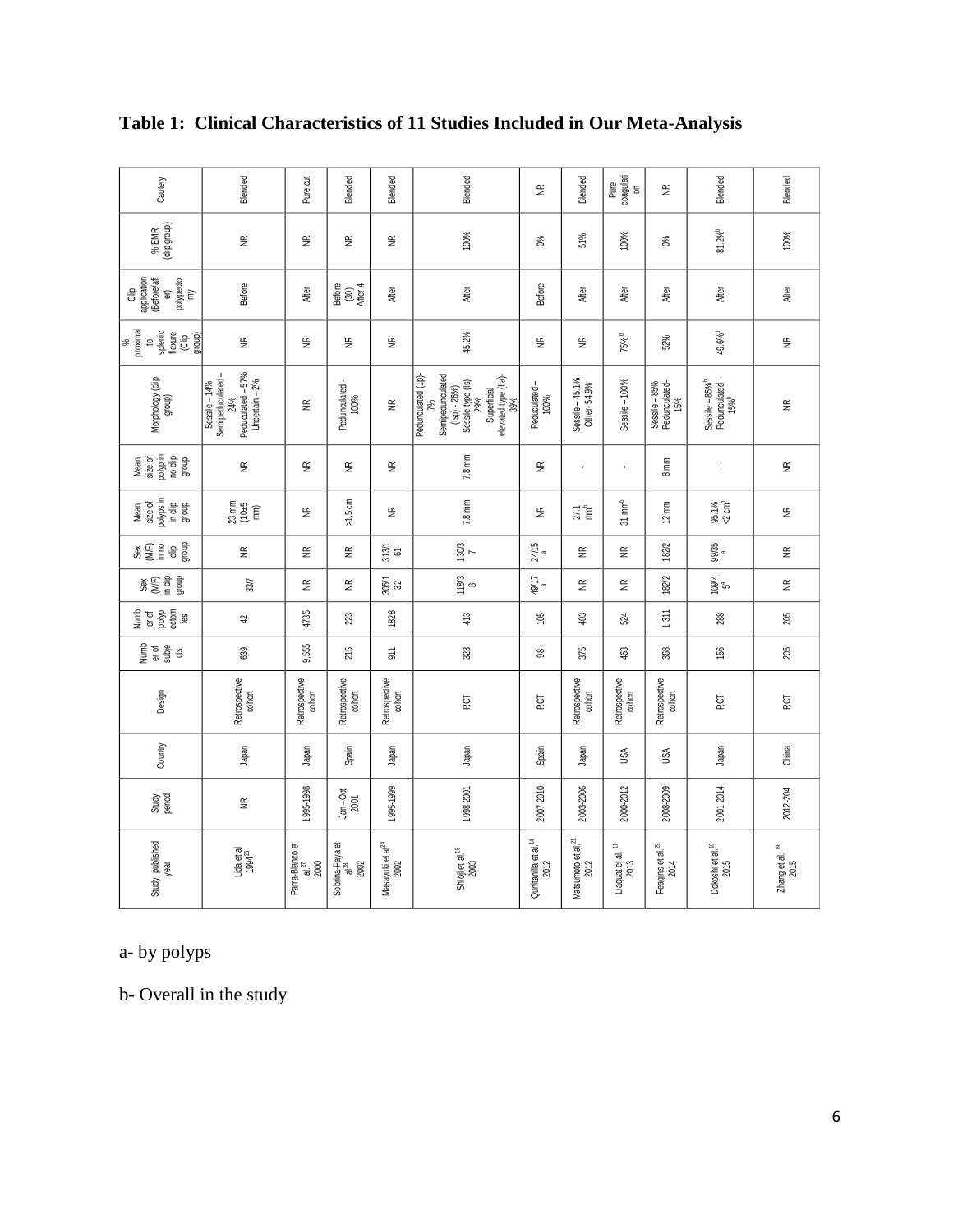### **Table 2. Delayed post polypectomy bleeding, perforation and total complications in 11**

| Study, published<br>year                     | Definition of delayed bleeding                                                                                                                                                                                                                                                            |        | Post<br>polypectomy<br>bleed (by polyps) |                | Perforation (by<br>polyps) | Total<br>complications <sup>a</sup> (by<br>polyps) |             |
|----------------------------------------------|-------------------------------------------------------------------------------------------------------------------------------------------------------------------------------------------------------------------------------------------------------------------------------------------|--------|------------------------------------------|----------------|----------------------------|----------------------------------------------------|-------------|
|                                              |                                                                                                                                                                                                                                                                                           | Clips  | No clip                                  | Clips          | No<br>clips                | Clips                                              | No<br>clips |
| Lida et al<br>199426                         | <b>NR</b>                                                                                                                                                                                                                                                                                 | 0/40   | 1/599                                    | 0/40           | 3/599                      | 0/40                                               | 4/599       |
| Parra-Blanco et<br>al. <sup>27</sup><br>2000 | Any bleeding per rectum hours or days<br>after discharge                                                                                                                                                                                                                                  | 7/565  | 10/417<br>$\Omega$                       | 0/565          | 0/4170                     | 7/565                                              | 10/41<br>70 |
| Sobrina-Faya et<br>al <sup>28</sup><br>2002  | <b>NR</b>                                                                                                                                                                                                                                                                                 | 0/34   | 0/189                                    | 0/34           | 0/189                      | 0/34                                               | 0/189       |
| Masayuki et al <sup>24</sup><br>2002         | Any bleeding per rectum hours or days<br>after discharge                                                                                                                                                                                                                                  | 12/846 | 12/982                                   | NR.            | NR.                        | 12/846                                             | 12/98<br>2  |
| Shioji et al. <sup>15</sup><br>2003          | Any bleeding per rectum post procedure                                                                                                                                                                                                                                                    | 2/205  | 2/208                                    | 0/205          | 0/208                      | 2/205                                              | 2/208       |
| Qunitanilla et<br>al. <sup>14</sup><br>2012  | Any overt bleeding per rectum, hours<br>after procedure and confirmed with<br>endoscopy                                                                                                                                                                                                   | 1/66   | 0/39                                     | 1/66           | 0/39                       | 2/66                                               | 0/39        |
| Matsumoto et<br>al. <sup>21</sup><br>2012    | Clinical evidence of bleeding manifested<br>by melena or hematochezia from 0 to 14<br>days after<br>the procedure that required endoscopic<br>hemostasis                                                                                                                                  | 3/174  | 14/229                                   | N <sub>R</sub> | <b>NR</b>                  | 3/174                                              | 14/22<br>9  |
| Liaquat et al. <sup>11</sup><br>2013         | Return to any health care facility for<br>evaluation of overt bleeding within 30<br>days after leaving endoscopy unit and<br>required either hospitalization,<br>transfusion, or repeat colonoscopy or<br>sigmoidoscopy for examination of the<br>polypectomy site or control of bleeding | 7/277  | 24/247                                   | 1/277          | 1/247                      | 10/277                                             | 29/24<br>7  |
| Feagins et al. <sup>29</sup><br>2014         | Occurrence of rectal bleeding within 30<br>days of the procedure that resulted in<br>hospitalization and/or treatment.                                                                                                                                                                    | 3/701  | 1/610                                    | NR.            | NR.                        | 3/701                                              | 1/610       |
| Dokoshi et al. <sup>16</sup><br>2015         | Rectal bleeding within 1 day and 30 days<br>of procedure                                                                                                                                                                                                                                  | 4/154  | 3/134                                    | NR.            | NR.                        | 4/154                                              | 3/134       |
| Zhang et al. <sup>19</sup><br>2015           | Hematochezia 6 hours to 30 days after<br>procedure                                                                                                                                                                                                                                        | 1/99   | 6/106                                    | 0/99           | 0/106                      | 1/99                                               | 11/10<br>6  |

## **studies included in our meta-analysis**

a- Includes post polypectomy bleeding, perforation and post polypectomy syndrome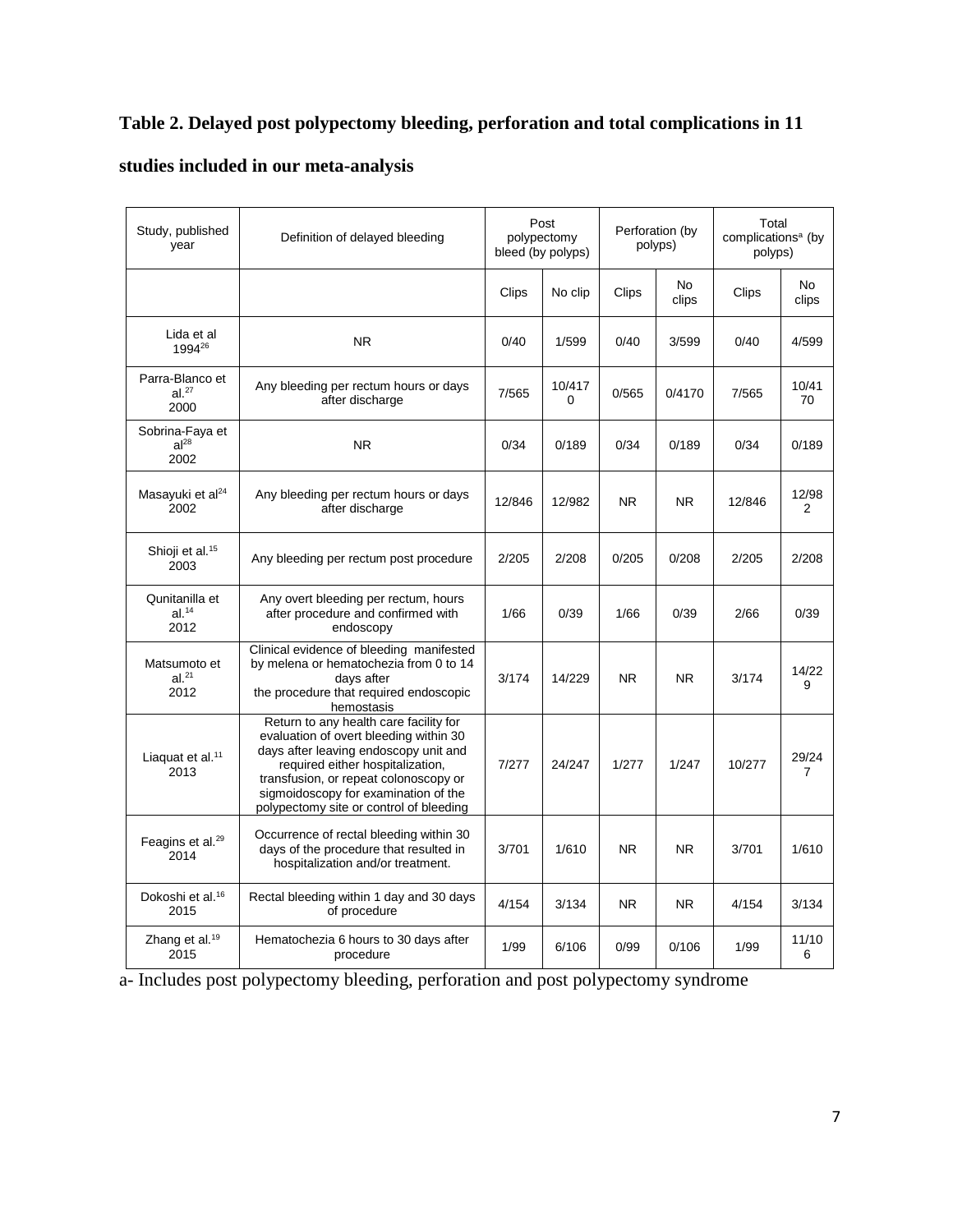### **Delayed Post Polypectomy Bleeding**

The timing of reporting of PPB (any bleeding after completion of procedure) varied in the studies, ranging from 14 days till 30 days.<sup>16,21,22</sup> In the prophylactic clip group, 40 delayed post- polypectomy bleeding events occurred of 3,161 polypectomies (1.27%). In the no clip group, 73 post polypectomy bleeding events (0.97%) occurred with 7,513 polypectomies. Pooled analysis showed no significant difference in the incidence of delayed post polypectomy bleeding with prophylactic clip placement ( $OR = 0.94$ ; 95% CI: 0.4-2.24; p = 0.9), Fig. 2). There was significant heterogeneity among the studies  $(I^2 = 71\%)$ .

### **Overall Complications**

Overall complications were calculated by including post polypectomy bleeding, perforation and postpolypectomy syndrome rates. Only 4 studies reported post polypectomy syndrome. Pooled analysis showed that there was no difference in incidence of total complications in clip group  $(1.63\%)$  as compared to no clip group  $(1.05\%)$  [OR, 1.03; 95% CI: 0.41- 2.62; p= 0.95] (Fig. 3). There was significant heterogeneity among the studies ( $I^2 = 77\%$ ).

### **Perforation**

Seven of 11 studies reported perforation as an adverse event following polyp resection. Two perforations (0.16%) occurred of 1,286 polypectomies in the clip group as compared to 4 perforations (0.07%) of 5,558 polypectomies with no clip group. Pooled analysis showed no significant difference in the incidence of perforation (OR, 1.45; 95% CI: 0.26-8.09;  $p = 0.67$ ) (Fig. 4). There was no significant heterogeneity among the studies  $(I^2 = 0\%)$ .

### **Subgroup Analysis**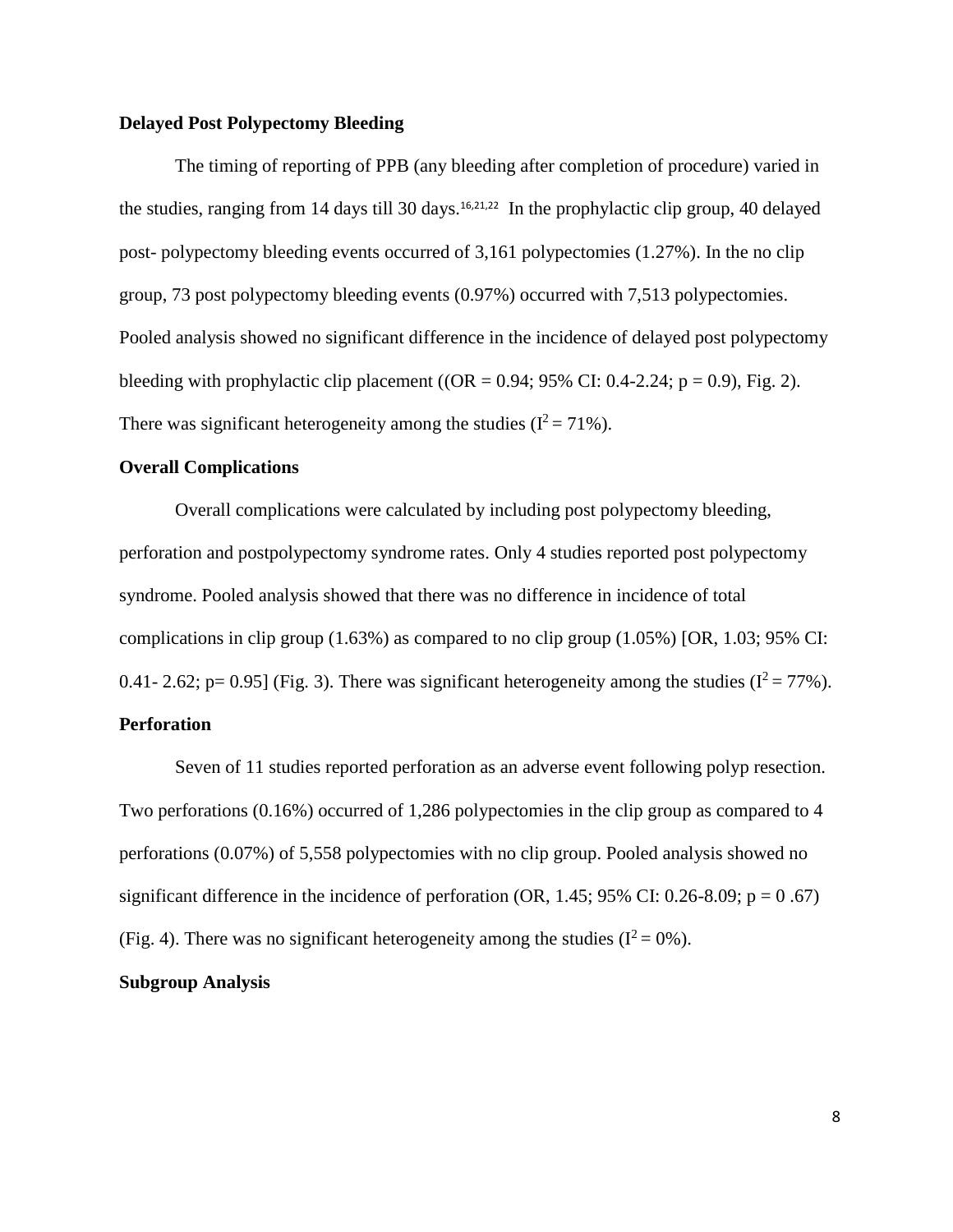Subgroup analysis was performed to evaluate the effect of current type, polyp characteristics (polyp size, location and morphology) and polypectomy techniques on incidence of delayed post polypectomy bleeding.

### *Current Type*

Type of current used was reported in 9 studies. Blended current was utilized in 7 studies and pure coagulation and cut in one study each respectively. The incidence of delayed bleeding was significantly higher in no clip group (8.89%) as compared to clip group (2.52%) [OR, 0.24, 95% CI: 0.1-0.57,  $p = 0.001$  in instances when pure coagulation was used for polypectomy. On the other hand, when blended current was used, there was no significant difference in the incidence of post polypectomy bleeding in clip (1.4%) compared to no clip group (1.6%) [OR, 0.73; 95% CI: 0.34-1.58; p= 0.43].

### *Polyp characteristics*

Two studies reported a mean size of polyps greater than 2 cm. The bleeding risk was substantially lower in the clip (2.2%) as compared to no clip group (7.98%) [OR 0.25, 95% CI 0.12-0.51,  $p \le 0.001$ . On the other hand, studies with reported size of polyps less than 2 cm, there was no significant difference in bleeding risk between the 2 groups (1.51% vs. 0.36%) [OR, 2.34; 95% CI: 0.47-11.76;  $p = 0.30$ ].

### *Polypectomy technique*

Subgroup analysis of the studies<sup>11,19,20</sup> reporting 100% polyps removed by EMR, the bleeding risk was significantly lower in clip group (1.7%) as compared to no clip group (5.7%) [OR, 0.28, 95% CI: 0.14-0.59, p= 0.0008].

### **Sensitivity Analysis**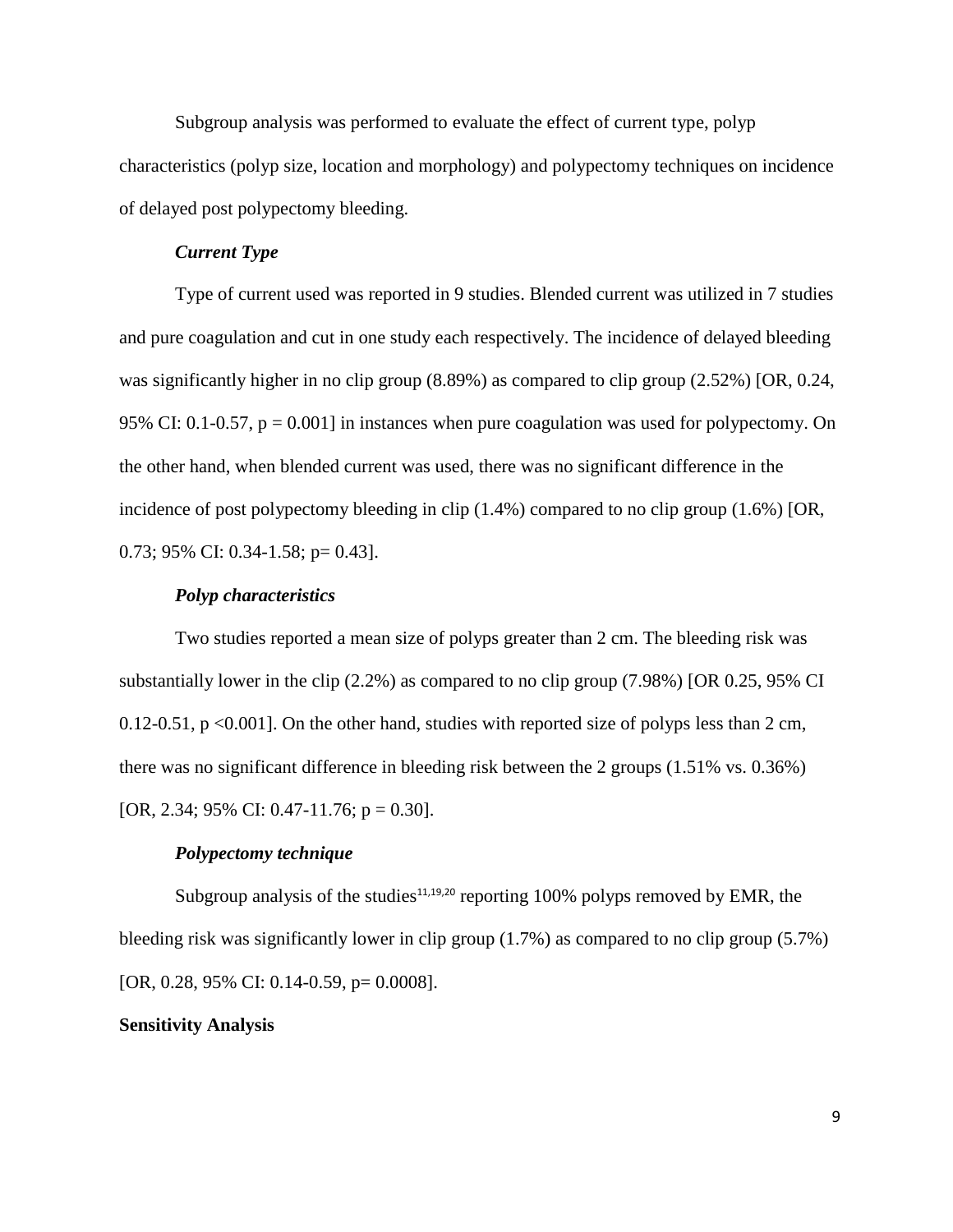We also conducted a sensitivity analysis after restricting the studies to either RCTs or case-control studies. On pooled analysis of 4 RCTs, the bleeding risk in clip group was 1.53% as compared to 2.2% in no clip group [OR, 0.78; 95% CI: 0.29-2.10, p= 0.62;  $I^2 = 0\%$ ]. Pooled analysis of only retrospective cohort studies showed no significant difference in PPB between the 2 groups (1.21% vs 0.88%) [OR, 1.09, 95% CI: 0.33-3.62, p= 0.88;  $I^2 = 82\%$ ]. Qunitanilla et al. study was the only RCT which evaluated pedunculated polyps and no significant difference in bleeding was noted with clip placement (1.5% vs. 0%). Similarly, the study by Sobrina-Faya et al. was the only cohort study evaluating pedunculated polyps and no difference in rate of delayed bleeding with clip placement (0% in both groups).

Six studies had a Newcastle-Ottawa scale score more than 6 (Supplemental Tab. 1). On pooled analysis of high quality studies only, there was a significant difference in delayed post polypectomy bleeding with clip placement  $(1.24\% \text{ vs } 3.26\%; \text{ OR}, 0.46, 95\% \text{ CI}: 0.21\text{-}1.00, \text{p=}$  $0.05$ ;  $I^2 = 35\%$ ).

#### **Discussion**

Delayed PPB is a well-recognized complication of colonoscopy-associated polypectomy. Delayed PPB has been suggested to be secondary to sloughing of the eschar covering a sub mucosal blood vessel or excavation of a zone of thermal necrosis caused by the electro-thermal energy used to sever and cauterize the polypectomy site.<sup>23</sup> Various endoscopic measures such as submucosal injection of saline or epinephrine-saline solution, detachable nylon loop application before removal of large pedunculated polyps and argon plasma coagulation have been evaluated to reduce the incidence of delayed PPB.<sup>3</sup> Closure of polypectomy site ulcer with clips with a tamponade effect on exposed submucosal blood vessel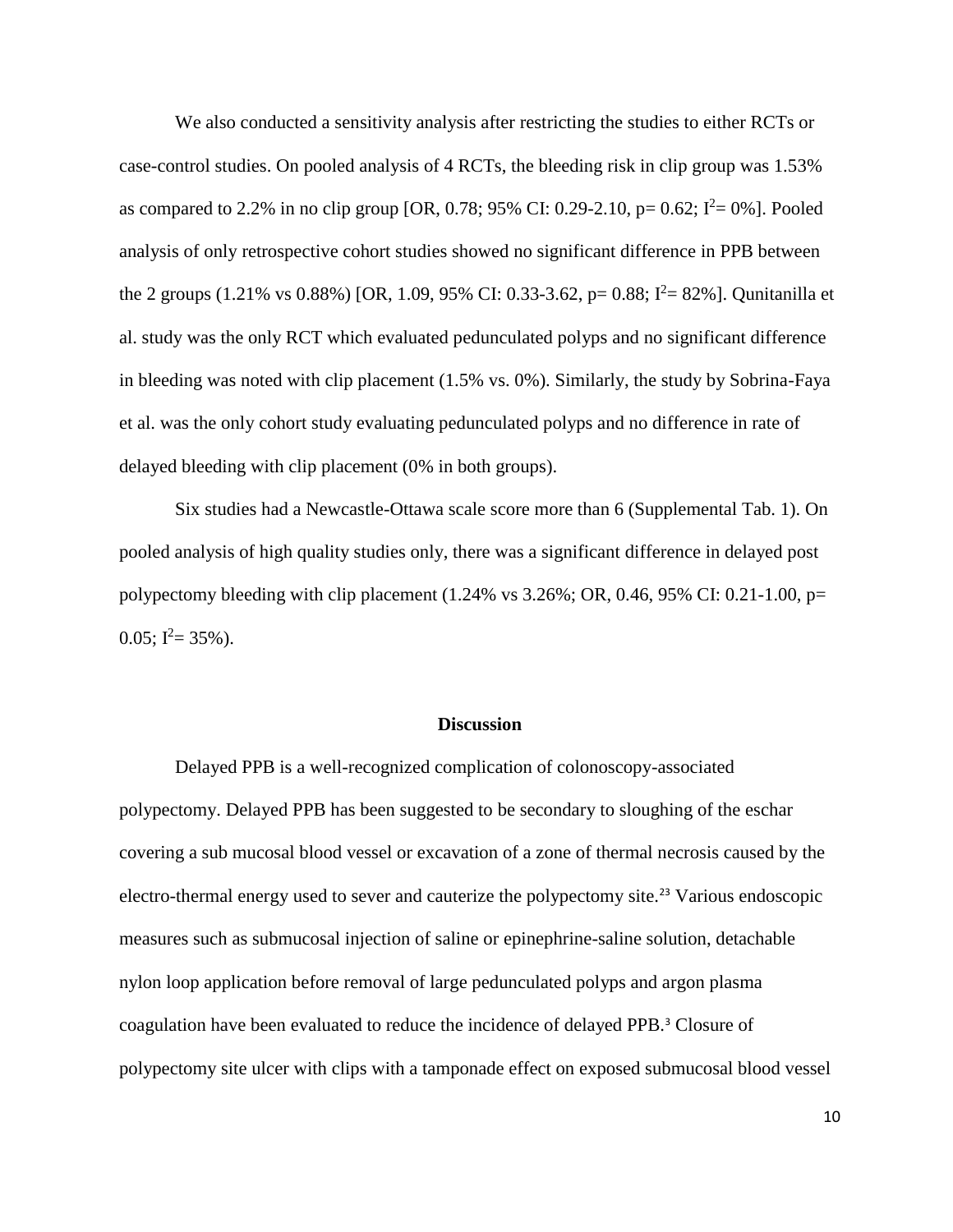is one of the most promising and attractive measures. With the recent, widespread availability of endoscopic clips, the practice of prophylactic clipping to prevent delayed PPB has become frequent. In the absence of convincing evidence, currently, the use of prophylactic clipping is highly subjective and at the physicians discretion. This may be influenced by patient and polyp related factors.

Our pooled analysis and systematic review demonstrated that there was no difference in the incidence of delayed PPB bleeding, perforation or total complications with prophylactic clip placement compared to no clip placement after polypectomies. Why do clips then not reduce the incidence of PPB? The findings of similar delayed bleeding incidence, despite closing the defect questions not only the mechanism and natural history of healing process of post polypectomy ulcer after clip placement but also total duration a clip is successfully able to close the defect. In Masayuki et al. study<sup>24</sup>, on follow up colonoscopy, two types of delayed hemorrhage were noted. In four cases, delayed hemorrhage occurred from well-closed post procedural mucosal defects with clips in place. In contrast, in 6 cases, delayed hemorrhage were noted from mucosal defects in which clips were found to be dislodged on repeat colonoscopy. There was no significant difference in the diameters of transected submucosal vessels in resected polyps which had delayed PPB as compared to no bleed.

In our sub-group analysis, there was a significantly reduced risk of delayed PPB after polypectomy of polyps >2 cm, use of EMR and pure coagulation current. The association between polyp size and bleeding have been previously evaluated. Sawhney et al. reported that for every 1 mm increase in polyp diameter, the risk of hemorrhage increased by 9%.<sup>8</sup> In a single center experience by Church et al., 5.6 % risk of delayed bleeding was noted when only more than 2 cm polyps were included.<sup>25</sup> In our meta-analysis, evaluation of studies which included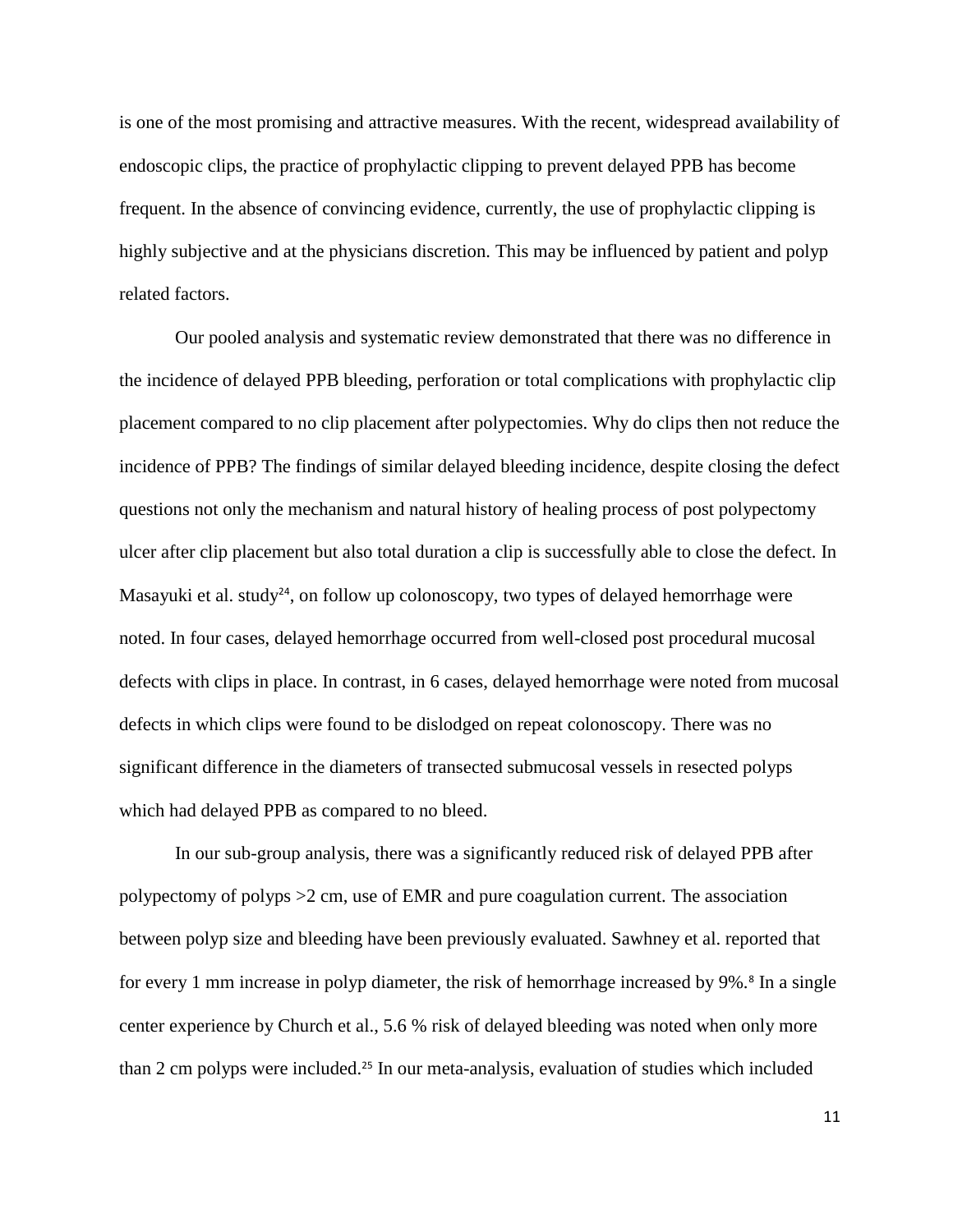only large lesions ( $> 2$  cm), showed that prophylactic clipping significantly reduced delayed PPB effectively.<sup>11,21</sup> Similarly, sub-group analysis of studies wherein all polyps were removed using EMR, the bleeding risk was significantly lower in clip group (1.7%) as compared to no clip group (5.7%). These findings suggest that there may be a different mechanism for delayed bleeding in larger ulcer, or EMR induced post polypectomy ulcer in comparison to smaller size ulcer and prophylactic clip placement significantly decreases the risk of delayed PPB in these high risk groups. As has been shown in previous studies, that pure coagulation current (compared to blended current) is associated with a higher incidence of delayed bleeding and lower incidence of immediate bleeding (Gossum et al.<sup>23</sup>), our meta-analysis noted a beneficial effect of clipping when polypectomies were performed using pure coagulation current. Finally, in sensitivity analysis, when only high quality studies (3 RCTs and 3 retrospective cohort studies) were pooled, the preventive effect of clipping was noted. This result could be due to selection of large sized polyps (retrospective cohorts) and rigorous study design (RCTs).

As with any meta-analysis, there are possible limitations in combining results from separate trials including utilizing RCTs and case-control studies as a single group. Significant heterogeneity was noted amongst the studies making the study results less precise. The size of the resected polyps was not identical in all of the trials included in the analysis. We cannot demonstrate the degree to which patients benefit from prophylactic methods because the severity of bleeding was not distinguished in most studies. Mild bleeding generally does not require any special treatment, while moderate or severe blood loss often requires endoscopic intervention and blood transfusions. Additionally, data on the length of the hospitalization stays were not available in the original articles, so role of prophylactic treatment on decreasing the length of the hospital stay is unknown.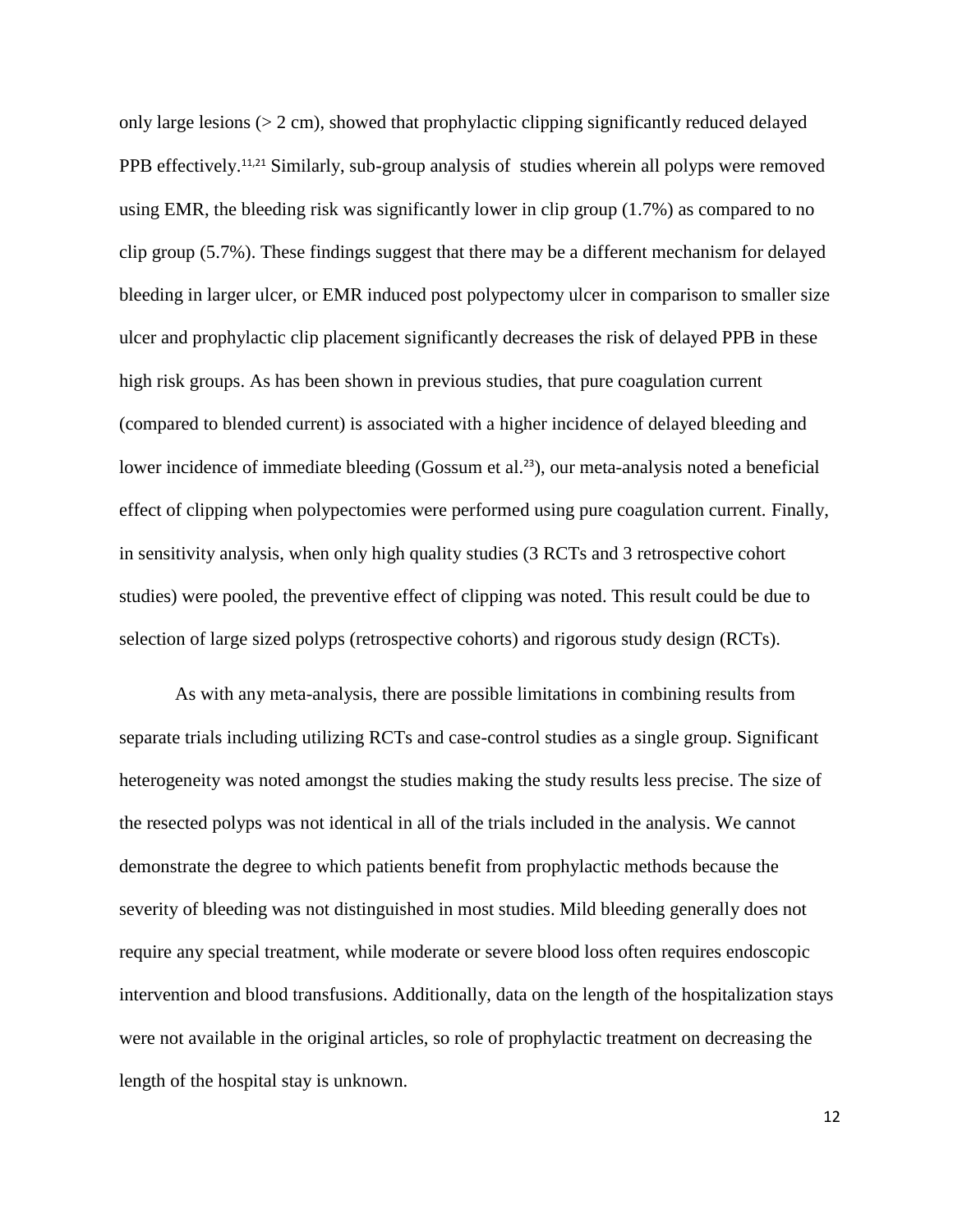In summary, results of our systematic review and meta-analysis show that clipping may decrease delayed post-polypectomy bleeding rates in carefully selected polyps. It may have a role in larger polyps, polyps removed with EMR and if pure coagulation current is used during polypectomy. Future high-quality studies with larger sample size, and analyses of costeffectiveness are needed in this field.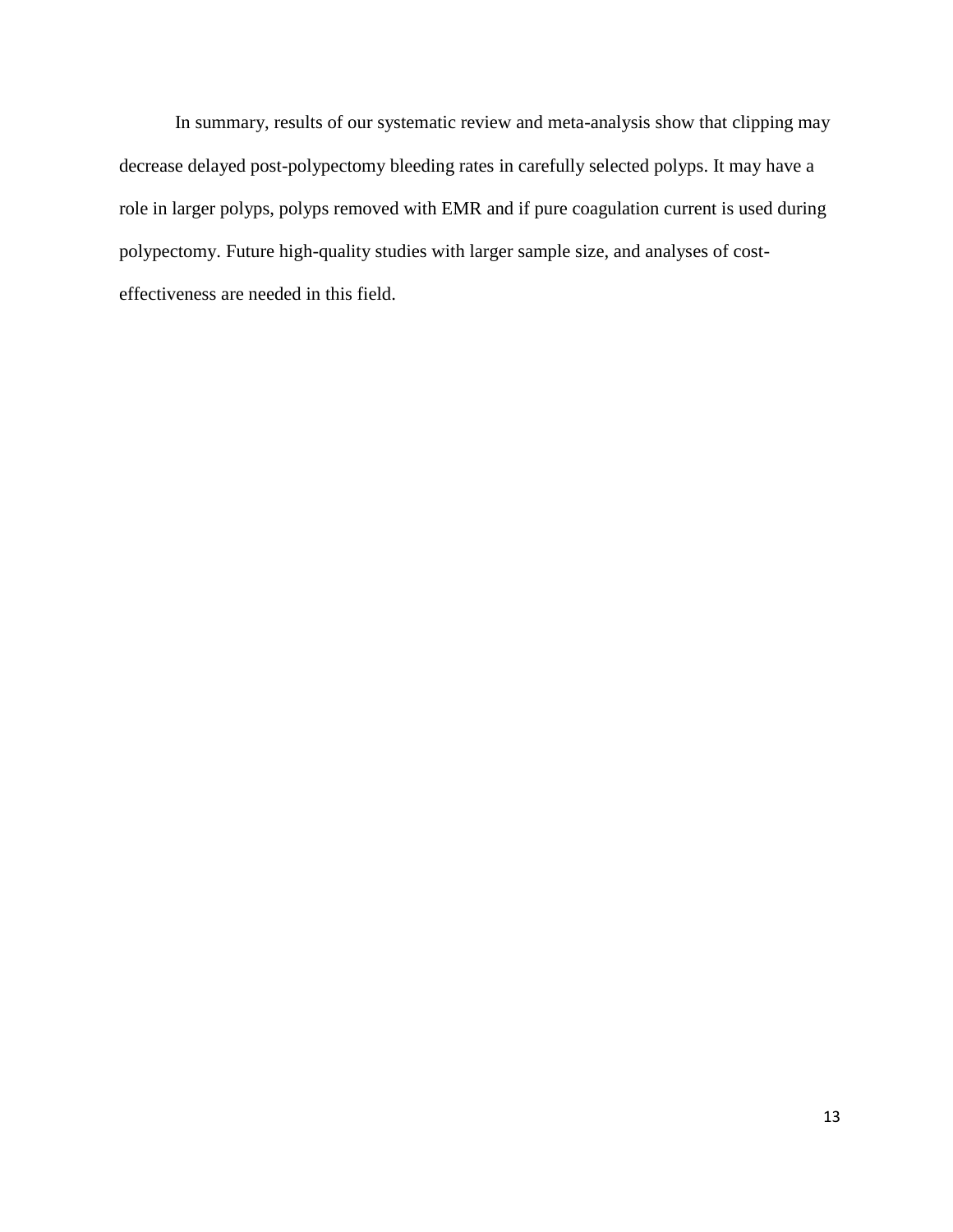

Fig 1. Flow chart of studies included in the meta-analysis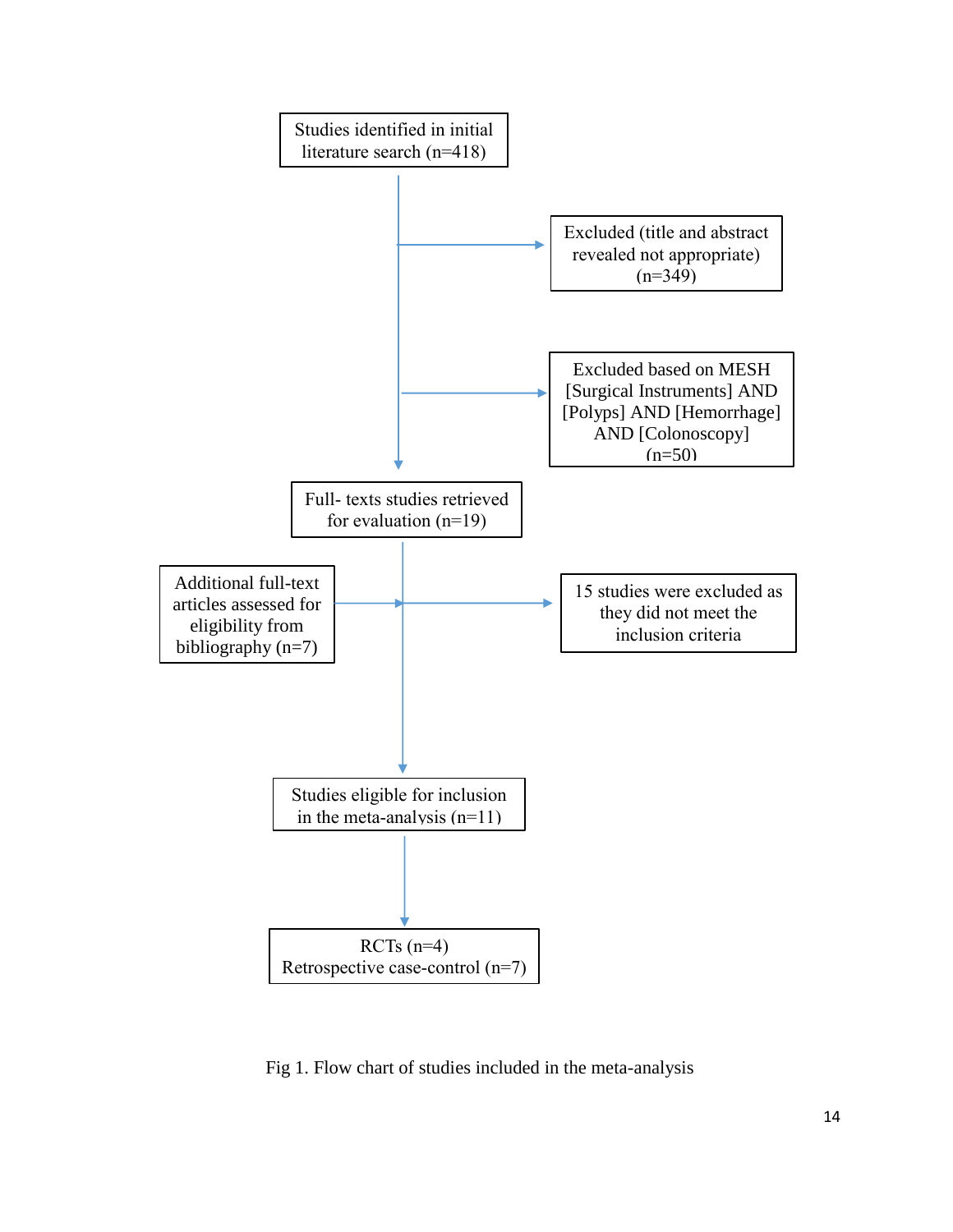|                                                                                                                                                                      | Clip           |      | No clip                   |      |             | <b>Odds Ratio</b>          | <b>Odds Ratio</b>                                               |
|----------------------------------------------------------------------------------------------------------------------------------------------------------------------|----------------|------|---------------------------|------|-------------|----------------------------|-----------------------------------------------------------------|
| Study or Subgroup                                                                                                                                                    |                |      | Events Total Events Total |      |             | Weight M-H, Random, 95% CI | M-H, Random, 95% CI                                             |
| Dokoshi et al 2015                                                                                                                                                   | $\overline{4}$ | 154  | 3.                        | 134  | 10.9%       | 1.16 [0.26, 5.30]          |                                                                 |
| Feagins et al 2014                                                                                                                                                   | 3.             | 701  |                           | 610  | 7.7%        | 2.62 [0.27, 25.23]         |                                                                 |
| Liaguat et al 2013                                                                                                                                                   | 7              | 277  | 24                        | 247  | 14.1%       | $0.24$ [0.10, 0.57]        |                                                                 |
| Lida et al 1994                                                                                                                                                      | 0              | 40   |                           | 599  | 5.0%        | 4.93 (0.20, 122.84)        |                                                                 |
| Masavuki et al 2002                                                                                                                                                  | 12             | 846  | 12                        | 982  | 14.4%       | 1.16 [0.52, 2.60]          |                                                                 |
| Matsumoto et al 2012                                                                                                                                                 | 3              | 174  | 14                        | 229  | 12.2%       | $0.27$ [0.08, 0.95]        |                                                                 |
| Parra-Blanco et al 2000                                                                                                                                              |                | 565  | 10                        | 4170 | 13.6%       | 5.22 [1.98, 13.77]         |                                                                 |
| Ounitanilla et al 2012                                                                                                                                               |                | 66   | $\circ$                   | 39   | 5.0%        | 1.81 [0.07, 45.50]         |                                                                 |
| Shioji et al 2003                                                                                                                                                    |                | 205  | 2.                        | 208  | 8.9%        | 1.01 [0.14, 7.27]          |                                                                 |
| Sobrina-Fava et al 2002                                                                                                                                              | 0              | 34   | $\circ$                   | 189  |             | Not estimable              |                                                                 |
| Zhang et al 2015                                                                                                                                                     |                | 99   | 6.                        | 106  | 8.2%        | $0.17$ $[0.02, 1.44]$      |                                                                 |
| <b>Total (95% CI)</b>                                                                                                                                                |                | 3161 |                           |      | 7513 100.0% | 0.94 [0.40, 2.24]          |                                                                 |
| Total events<br>Heterogeneity: Tau <sup>2</sup> = 1.18; Chi <sup>2</sup> = 31.01, df = 9 (P = 0.0003); $I^2$ = 71%<br>Test for overall effect: $Z = 0.13$ (P = 0.90) | 40             |      | 73                        |      |             |                            | 0.01<br>10<br>100<br>0.1<br>Favours [Clip]<br>Favours [No clip] |

Fig 2. Post-polypectomy bleeding

|                                                                                                                    | Clip   |      | No clip            |        |             | <b>Odds Ratio</b>          | <b>Odds Ratio</b>                |
|--------------------------------------------------------------------------------------------------------------------|--------|------|--------------------|--------|-------------|----------------------------|----------------------------------|
| Study or Subgroup                                                                                                  | Events |      | Total Events Total |        |             | Weight M-H, Random, 95% CI | M-H, Random, 95% CI              |
| Dokoshi et al 2015                                                                                                 | 4      | 154  | 3.                 | 134    | 10.8%       | $1.16$ [0.26, 5.30]        |                                  |
| Feagins et al 2014                                                                                                 | 3.     | 236  |                    | 1 1311 | 8.0%        | 16.87 [1.75, 162.85]       |                                  |
| Liaguat et al 2013                                                                                                 | 10     | 277  | 29.                | 247    | 13.8%       | $0.28$ [0.13, 0.59]        |                                  |
| Lida et al 1994                                                                                                    | 0      | 40   | 4                  | 599    | 6.0%        | 1.63 [0.09, 30.87]         |                                  |
| Masayuki et al 2002                                                                                                | 12     | 846  | 12                 | 982    | 13.6%       | $1.16$ [0.52, 2.60]        |                                  |
| Matsumoto et al 2012                                                                                               | 3.     | 174  | 14                 | 229    | 11.8%       | $0.27$ [0.08, 0.95]        |                                  |
| Parra-Blanco et al 2000                                                                                            |        | 565  | 10                 | 4170   | 13.0%       | 5.22 [1.98, 13.77]         |                                  |
| Qunitanilla et al 2012                                                                                             |        | 66   | 0                  | 39     | 5.4%        | 1.81 [0.07, 45.50]         |                                  |
| Shioji et al 2003                                                                                                  |        | 205  | 2.                 | 208    | 9.0%        | 1.01 [0.14, 7.27]          |                                  |
| Sobrina-Faya et al 2002                                                                                            | 0.     | 34   | 0                  | 189    |             | Not estimable              |                                  |
| Zhang et al 2015                                                                                                   |        | 99   | 11                 | 106    | 8.7%        | $0.09$ [0.01, 0.70]        |                                  |
| Total (95% CI)                                                                                                     |        | 2696 |                    |        | 8214 100.0% | 1.00 [0.39, 2.53]          |                                  |
| Total events<br>Heterogeneity. Tau <sup>2</sup> = 1.49; Chi <sup>2</sup> = 38.67, df = 9 (P < 0.0001); $I^2$ = 77% | 43     |      | 86                 |        |             |                            | 0.01<br>10<br>0.2                |
| Test for overall effect: $Z = 0.00$ (P = 1.00)                                                                     |        |      |                    |        |             |                            | Favours [Clip] Favours [No clip] |

Fig 3. Total complications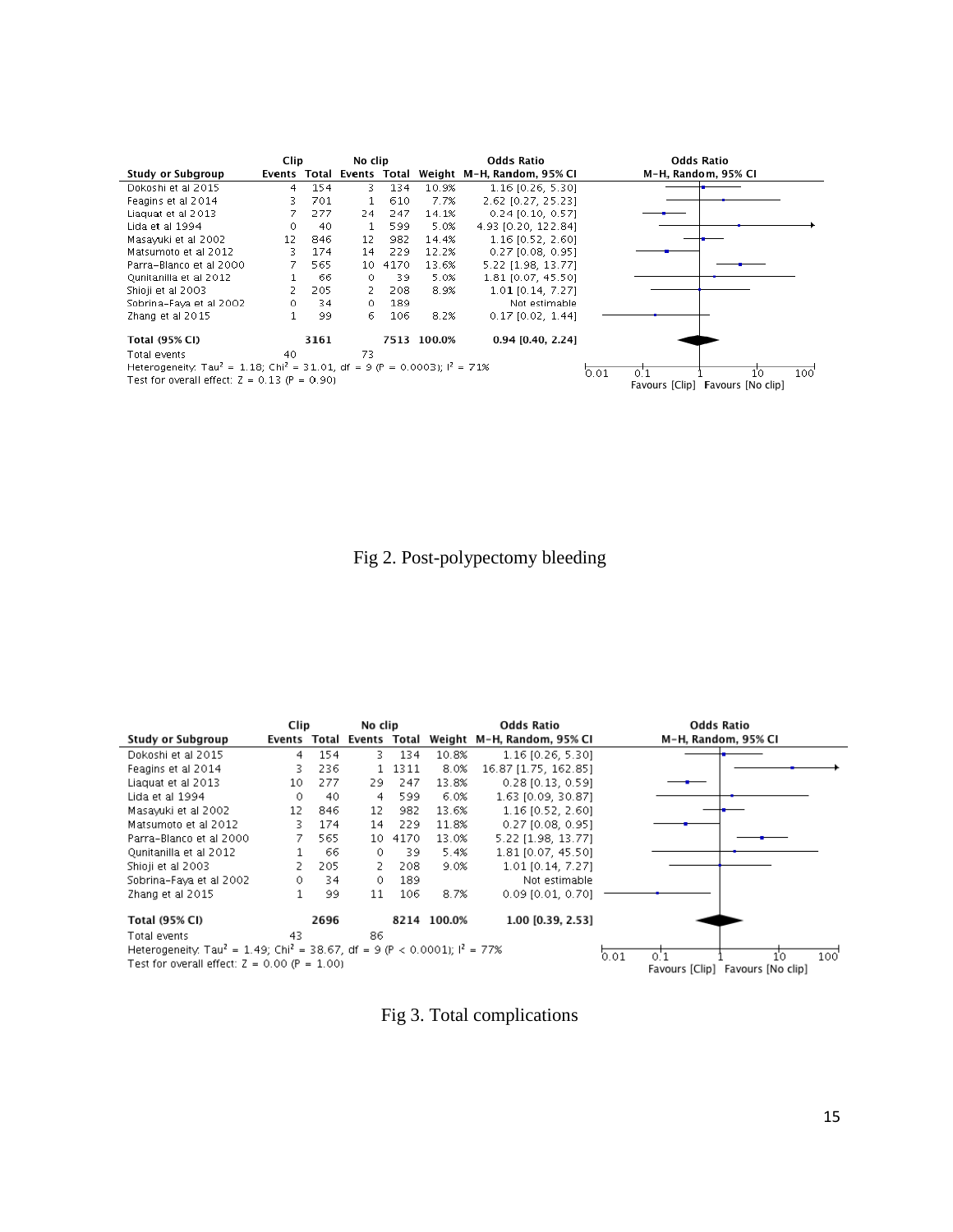|                                                                                                                                                  | Clip |      | No clip                   |        |             | <b>Odds Ratio</b>          | <b>Odds Ratio</b>                                        |
|--------------------------------------------------------------------------------------------------------------------------------------------------|------|------|---------------------------|--------|-------------|----------------------------|----------------------------------------------------------|
| <b>Study or Subgroup</b>                                                                                                                         |      |      | Events Total Events Total |        |             | Weight M-H. Random. 95% CI | M-H. Random. 95% CI                                      |
| Liaguat et al 2013                                                                                                                               |      | 277  | $\mathbf{1}$              | 247    | 38.3%       | 0.89 [0.06, 14.33]         |                                                          |
| Lida et al 1994                                                                                                                                  | 0    | 40   | з.                        | 599    | 33.3%       | 2.10 [0.11, 41.43]         |                                                          |
| Parra-Blanco et al 2000                                                                                                                          | 0.   | 565  |                           | 0.4170 |             | Not estimable              |                                                          |
| Qunitanilla et al 2012                                                                                                                           |      | 66   | 0                         | 39.    | 28.4%       | 1.81 [0.07, 45.50]         |                                                          |
| Shioji et al 2003                                                                                                                                | 0    | 205  | $\circ$                   | 208    |             | Not estimable              |                                                          |
| Sobrina-Faya et al 2002                                                                                                                          | 0    | 34   | $\circ$                   | 189    |             | Not estimable              |                                                          |
| Zhang et al 2015                                                                                                                                 | 0    | 99   | 0                         | 106    |             | Not estimable              |                                                          |
| Total (95% CI)                                                                                                                                   |      | 1286 |                           |        | 5558 100.0% | 1.45 [0.26, 8.09]          |                                                          |
| Total events                                                                                                                                     |      |      | 4                         |        |             |                            |                                                          |
| Heterogeneity: Tau <sup>2</sup> = 0.00; Chi <sup>2</sup> = 0.20, df = 2 (P = 0.91); $I^2$ = 0%<br>Test for overall effect: $Z = 0.42$ (P = 0.67) |      |      |                           |        |             |                            | 0.01<br>100<br>10<br>Favours [Clip]<br>Favours [No Clip] |

Fig 4. Perforation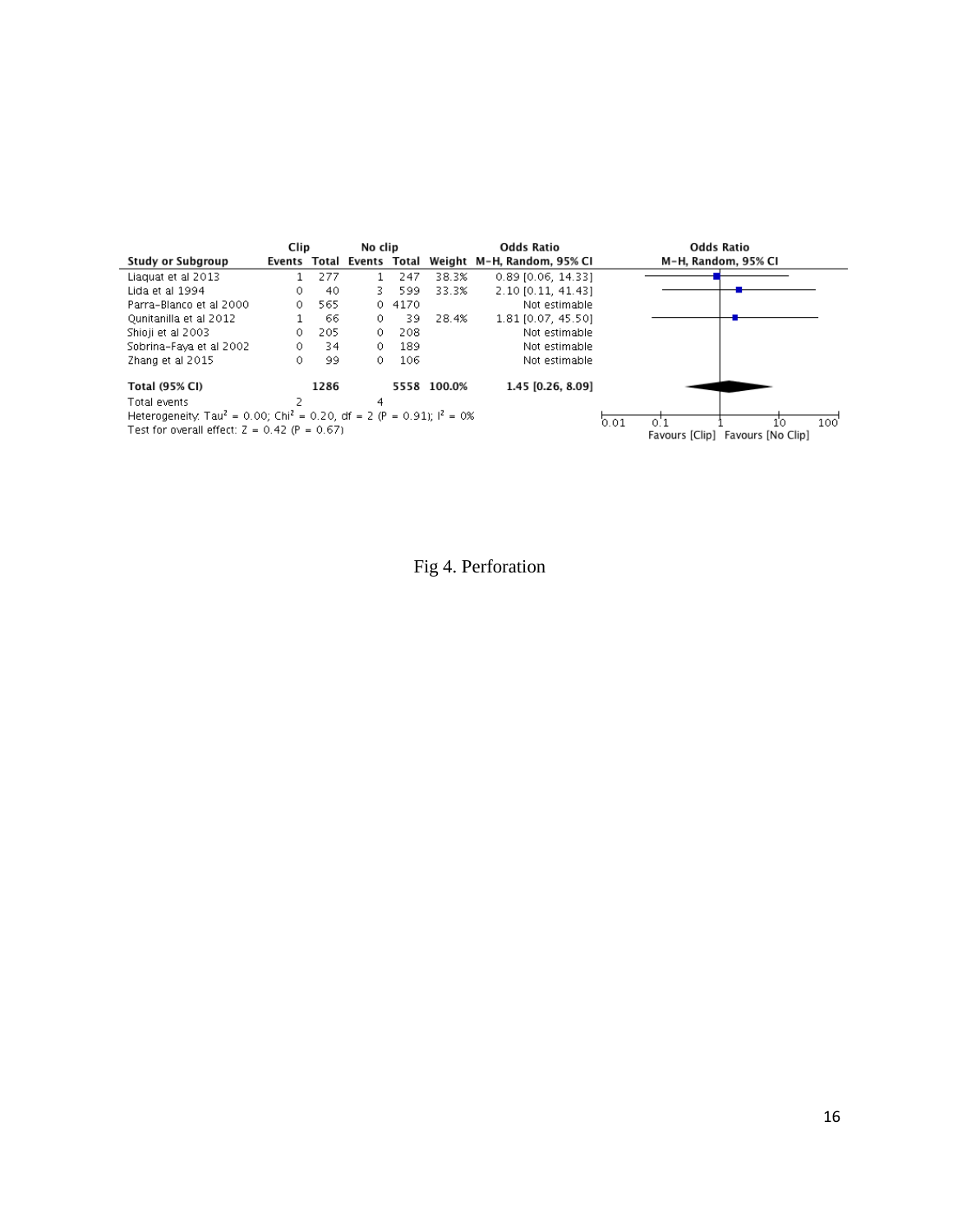# Supplemental Table 1. Newcastle-Ottawa scale for assessment of quality of included studies

| Study                          |                                                    | Selection                                        |                                                 |                                                                                                    | Comparab<br>ility                                                                  |                          | Outcome                                                            |                                           | Score          |
|--------------------------------|----------------------------------------------------|--------------------------------------------------|-------------------------------------------------|----------------------------------------------------------------------------------------------------|------------------------------------------------------------------------------------|--------------------------|--------------------------------------------------------------------|-------------------------------------------|----------------|
|                                | Representati<br>veness of<br>the exposed<br>cohort | Selection<br>of the<br>non-<br>exposed<br>cohort | Ascertai<br>nment<br>$\sigma$ f<br>exposur<br>e | Demonstrat<br>ion that<br>outcome of<br>interest<br>was not<br>present at<br>start of the<br>study | Comparab<br>ility of<br>cohorts on<br>the basis<br>of the<br>design or<br>analysis | Assessment<br>of outcome | Was<br>follow-<br>up long<br>enough<br>for<br>outcomes<br>to occur | Adequacy<br>of follow<br>up of<br>cohorts |                |
| Lida et al<br>1994             | $\mathbf X$                                        | $\ast$                                           | $\ast$                                          | $\frac{d\mathbf{x}}{d\mathbf{x}}$                                                                  | $\mathbf x$                                                                        | $\mathbf X$              | $\mathbf X$                                                        | X                                         | 3              |
| Parra-<br>Blanco et al<br>2000 | $\ast$                                             | $\ast$                                           | $\ast$                                          | $\frac{d\mathbf{x}}{d\mathbf{x}}$                                                                  | $\mathbf{x}$                                                                       | $\ast$                   | X                                                                  | X                                         | 5              |
| Sobrina-<br>Faya et al<br>2002 | $\mathbf{x}$                                       | $\ast$                                           | $\ast$                                          | $\frac{d\mathbf{r}}{d\mathbf{r}}$                                                                  | $\mathbf{x}$                                                                       | $\mathbf{x}$             | $\mathbf x$                                                        | $\mathbf{X}$                              | 3              |
| Masayuki<br>et al 2002         | $\ast$                                             | $\ast$                                           | $\ast$                                          | $\frac{d\mathbf{x}}{d\mathbf{x}}$                                                                  | $\frac{d\mathbf{x}}{d\mathbf{x}}$                                                  | $\ast$                   | $\mathbf X$                                                        | X                                         | 6              |
| Shioji et al<br>2003           | $\ast$                                             | $\ast$                                           | $\ast$                                          | $\frac{d\mathbf{x}}{d\mathbf{x}}$                                                                  | $**$                                                                               | $\ast$                   | X                                                                  | X                                         | $\overline{7}$ |
| Ounitanilla<br>et al 2012      | $\ast$                                             | $\ast$                                           | $\ast$                                          | *                                                                                                  | *                                                                                  | $\ast$                   | $\mathbf X$                                                        | X                                         | 6              |
| Matsumoto<br>et al 2012        | $\ast$                                             | $\ast$                                           | $\ast$                                          | $\frac{d\mathbf{x}}{d\mathbf{x}}$                                                                  | $\frac{d\mathbf{r}}{d\mathbf{r}}$                                                  | X                        | $\ast$                                                             | $\frac{1}{26}$                            | $\tau$         |
| Liaquat et<br>al 2013          | $\ast$                                             | $\ast$                                           | $\ast$                                          | $\frac{d\mathbf{x}}{d\mathbf{x}}$                                                                  | **                                                                                 | $\ast$                   | $\ast$                                                             | $\ast$                                    | 9              |
| Feagins et<br>al 2014          | $\ast$                                             | $\ast$                                           | $\ast$                                          | $\frac{d\mathbf{x}}{d\mathbf{x}}$                                                                  | **                                                                                 | $\ast$                   | $\ast$                                                             | $\ast$                                    | 9              |
| Dokoshi et<br>al 2015          | $\ast$                                             | $\ast$                                           | $\ast$                                          | $\frac{d\mathbf{x}}{d\mathbf{x}}$                                                                  | **                                                                                 | $\ast$                   | $\ast$                                                             | X                                         | 8              |
| Zhang et al<br>2015            | $\ast$                                             | $\ast$                                           | $\ast$                                          | *                                                                                                  | **                                                                                 | $\ast$                   | $\ast$                                                             | $\ast$                                    | 9              |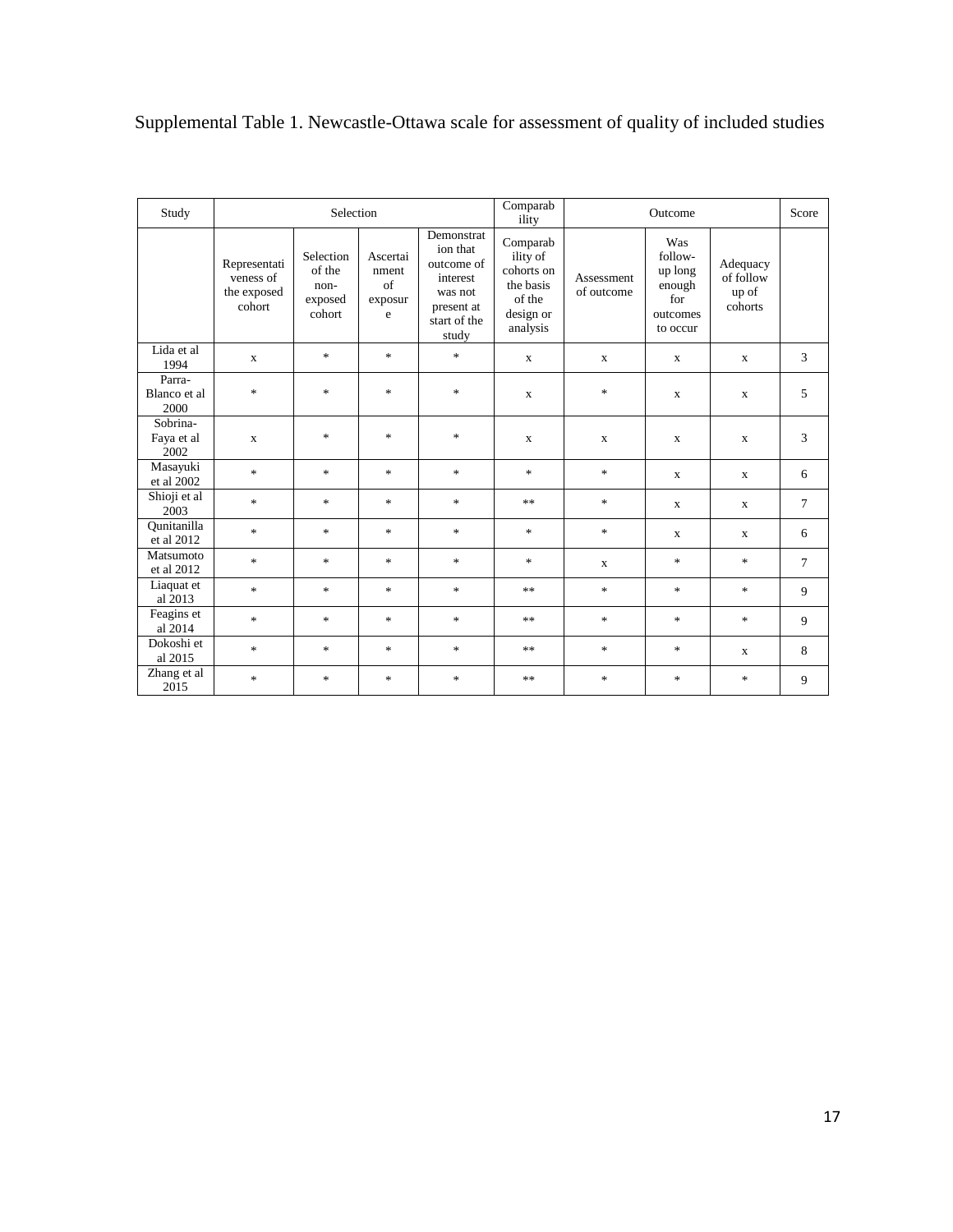|                                                                                                    | Clip |      | No clip  |      |             | <b>Odds Ratio</b>                                    | <b>Odds Ratio</b>                        |
|----------------------------------------------------------------------------------------------------|------|------|----------|------|-------------|------------------------------------------------------|------------------------------------------|
| Study or Subgroup                                                                                  |      |      |          |      |             | Events Total Events Total Weight M-H, Random, 95% CI | M-H, Random, 95% CI                      |
| 2.7.1 RCT                                                                                          |      |      |          |      |             |                                                      |                                          |
| Dokoshi et al 2015                                                                                 | 4    | 154  | 3.       | 134  | 10.9%       | $1.16$ [0.26, 5.30]                                  |                                          |
| Qunitanilla et al 2012                                                                             | 1    | 66   | 0        | 39   | 5.0%        | 1.81 [0.07, 45.50]                                   |                                          |
| Shioji et al 2003                                                                                  | 2    | 205  | 2        | 208  | 8.9%        | 1.01 [0.14, 7.27]                                    |                                          |
| Zhang et al 2015                                                                                   | 1    | 99   | 6        | 109  | 8.2%        | $0.18$ [0.02, 1.48]                                  |                                          |
| Subtotal (95% CI)                                                                                  |      | 524  |          | 490  | 33.0%       | $0.78$ [0.29, 2.10]                                  |                                          |
| Total events                                                                                       | 8    |      | 11       |      |             |                                                      |                                          |
| Heterogeneity: Tau <sup>2</sup> = 0.00; Chi <sup>2</sup> = 2.55, df = 3 (P = 0.47); $I^2$ = 0%     |      |      |          |      |             |                                                      |                                          |
| Test for overall effect: $Z = 0.50$ (P = 0.62)                                                     |      |      |          |      |             |                                                      |                                          |
| 2.7.2 Retrospective study                                                                          |      |      |          |      |             |                                                      |                                          |
| Feagins et al 2014                                                                                 | 3    | 701  | 1        | 610  | 7.7%        | 2.62 [0.27, 25.23]                                   |                                          |
| Liaguat et al 2013                                                                                 | 7    | 277  | 24       | 247  | 14.1%       | 0.24 [0.10, 0.57]                                    |                                          |
| Lida et al 1994                                                                                    | 0    | 40   | 1        | 599  | 5.0%        | 4.93 [0.20, 122.84]                                  |                                          |
| Masavuki et al 2002.                                                                               | 12   | 846  | 12       | 982  | 14.4%       | $1.16$ [0.52, 2.60]                                  |                                          |
| Matsumoto et al 2012                                                                               | 3    | 174  | 14       | 229  | 12.2%       | 0.27 [0.08, 0.95]                                    |                                          |
| Parra-Blanco et al 2000                                                                            | 7    | 565. | 10       | 4170 | 13.6%       | 5.22 [1.98, 13.77]                                   |                                          |
| Sobrina-Faya et al 2002                                                                            | 0.   | 34   | $\Omega$ | 189  |             | Not estimable                                        |                                          |
| Subtotal (95% CI)                                                                                  |      | 2637 |          | 7026 | 67.0%       | 1.09 [0.33, 3.62]                                    |                                          |
| Total events                                                                                       | 32   |      | 62       |      |             |                                                      |                                          |
| Heterogeneity: Tau <sup>2</sup> = 1.64; Chi <sup>2</sup> = 28.30, df = 5 (P < 0.0001); $I^2$ = 82% |      |      |          |      |             |                                                      |                                          |
| Test for overall effect: $Z = 0.14$ (P = 0.88)                                                     |      |      |          |      |             |                                                      |                                          |
| <b>Total (95% CI)</b>                                                                              |      | 3161 |          |      | 7516 100.0% | $0.95$ [0.40, 2.24]                                  |                                          |
| Total events                                                                                       | 40   |      | 73       |      |             |                                                      |                                          |
| Heterogeneity, Tau <sup>2</sup> = 1.18; Chi <sup>2</sup> = 30.92, df = 9 (P = 0.0003); $I^2$ = 71% |      |      |          |      |             |                                                      |                                          |
| Test for overall effect: $Z = 0.13$ (P = 0.90)                                                     |      |      |          |      |             |                                                      | 0.01<br>0.1<br>100'<br>10.               |
| Test for subgroup differences: Chi <sup>2</sup> = 0.18, df = 1 (P = 0.67), $I^2 = 0\%$             |      |      |          |      |             |                                                      | Favours [experimental] Favours [control] |

\*NOS- Newcastle-Ottawa scale

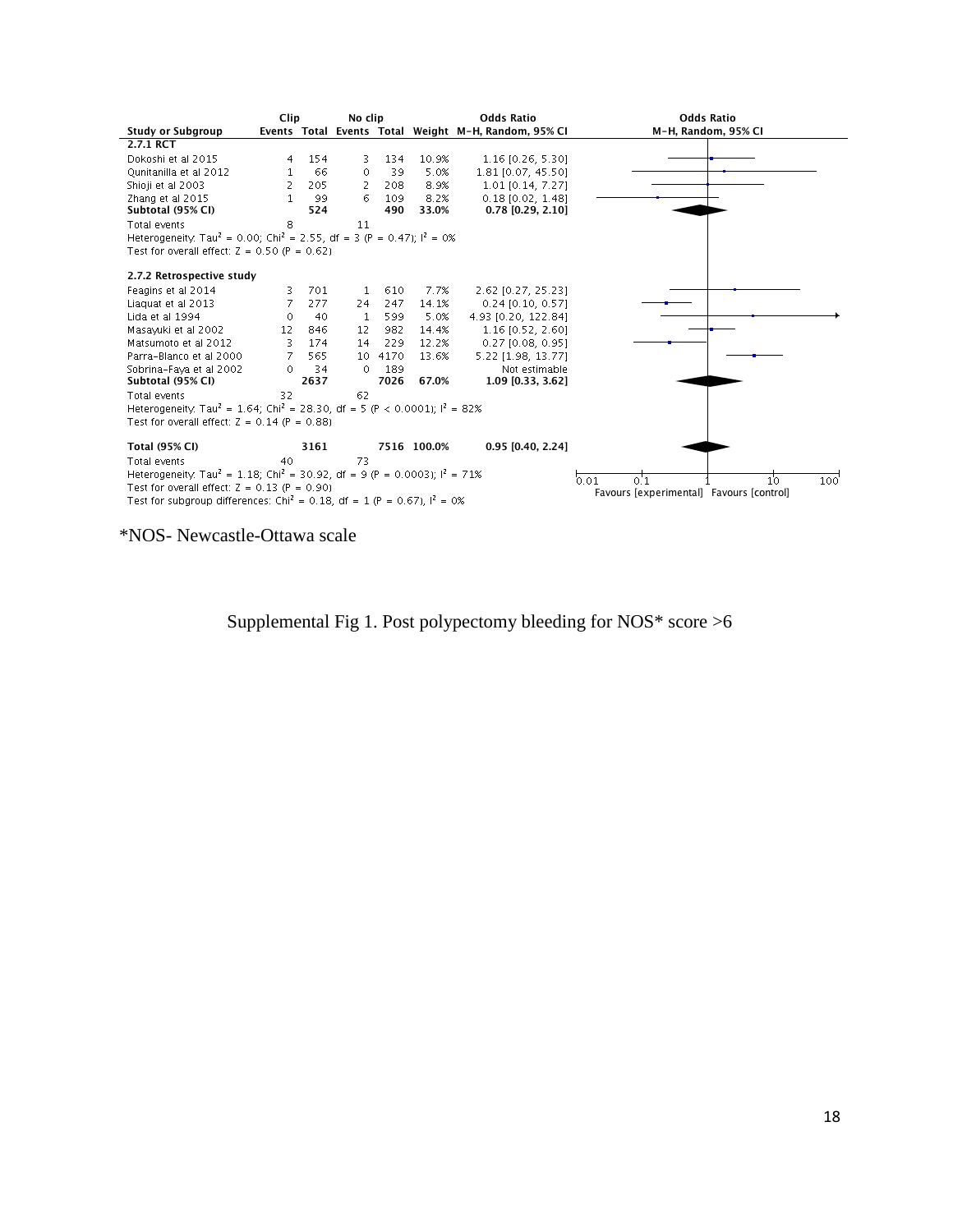#### References

1. Seeff LC, Richards TB, Shapiro JA, et al. How many endoscopies are performed for colorectal cancer screening? Results from CDC's survey of endoscopic capacity. Gastroenterology. 2004;127: 1670-1677.

2. Rex DK, Lewis BS, Waye JD. Colonoscopy and endoscopic therapy for delayed postpolypectomy hemorrhage. Gastrointest Endosc. 1992;38: 127-129.

3. ASGE Standards of Practice Committee, Fisher DA, Maple JT, et al. Complications of colonoscopy. Gastrointest Endosc. 2011;74: 745-752.

4. Rosen L, Bub DS, Reed JF,3rd, et al. Hemorrhage following colonoscopic polypectomy. Dis Colon Rectum. 1993;36: 1126-1131.

5. Sorbi D, Norton I, Conio M, et al. Postpolypectomy lower GI bleeding: descriptive analysis. Gastrointest Endosc. 2000;51: 690-696.

6. Waye JD, Lewis BS, Yessayan S. Colonoscopy: a prospective report of complications. J Clin Gastroenterol. 1992;15: 347-351.

7. Levin TR, Zhao W, Conell C, et al. Complications of colonoscopy in an integrated health care delivery system. Ann Intern Med. 2006;145: 880-886.

8. Sawhney MS, Salfiti N, Nelson DB, et al. Risk factors for severe delayed postpolypectomy bleeding. Endoscopy. 2008;40: 115-119.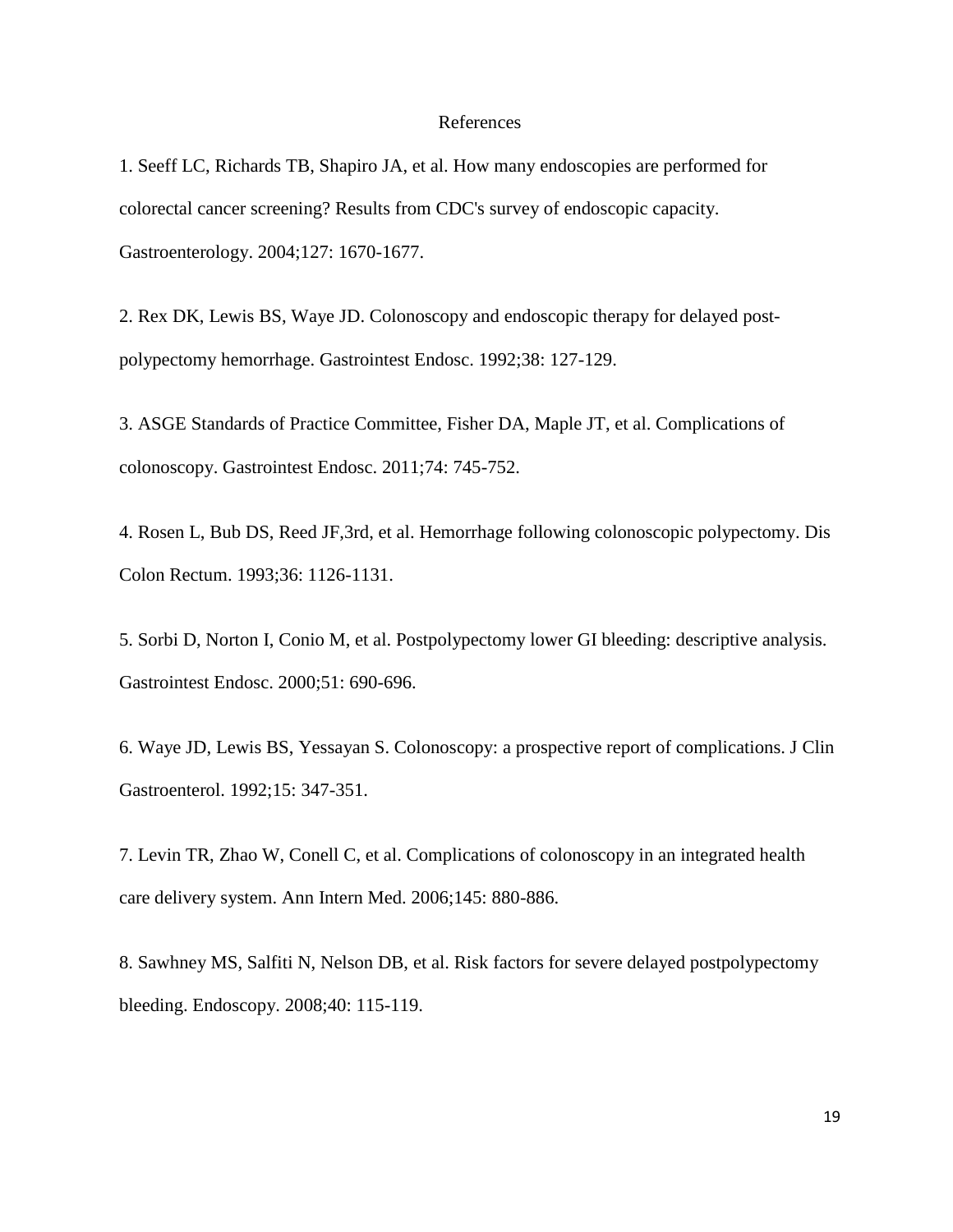9. Kim HS, Kim TI, Kim WH, et al. Risk factors for immediate postpolypectomy bleeding of the colon: a multicenter study. Am J Gastroenterol. 2006;101: 1333-1341.

10. Watabe H, Yamaji Y, Okamoto M, et al. Risk assessment for delayed hemorrhagic complication of colonic polypectomy: polyp-related factors and patient-related factors. Gastrointest Endosc. 2006;64: 73-78.

11. Liaquat H, Rohn E, Rex DK. Prophylactic clip closure reduced the risk of delayed postpolypectomy hemorrhage: experience in 277 clipped large sessile or flat colorectal lesions and 247 control lesions. Gastrointest Endosc. 2013;77: 401-407.

12. Buchner AM, Guarner-Argente C, Ginsberg GG. Outcomes of EMR of defiant colorectal lesions directed to an endoscopy referral center. Gastrointest Endosc. 2012;76: 255-263.

13. Hachisu T. Evaluation of endoscopic hemostasis using an improved clipping apparatus. Surg Endosc. 1988;2: 13-17.

14. Quintanilla E, Castro JL, Rabago LR, et al. Is the use of prophylactic hemoclips in the endoscopic resection of large pedunculated polyps useful? A prospective and randomized study. J Interv Gastroenterol. 2012;2: 183-188.

15. Shioji K, Suzuki Y, Kobayashi M, et al. Prophylactic clip application does not decrease delayed bleeding after colonoscopic polypectomy. Gastrointest Endosc. 2003;57: 691-694.

16. Dokoshi T, Fujiya M, Tanaka K, et al. A randomized study on the effectiveness of prophylactic clipping during endoscopic resection of colon polyps for the prevention of delayed bleeding. Biomed Res Int. 2015;2015: 490272.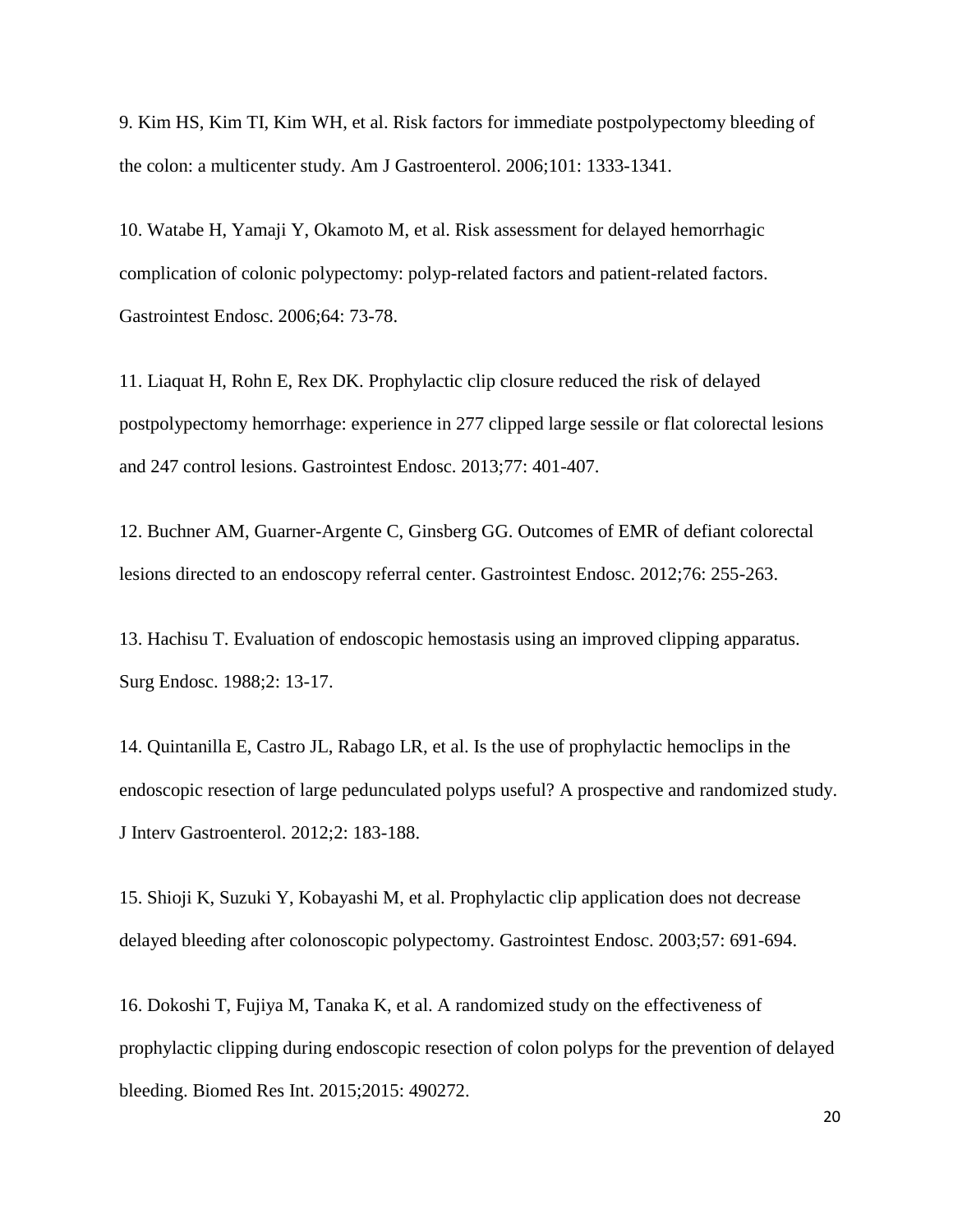17. Li LY, Liu QS, Li L, et al. A meta-analysis and systematic review of prophylactic endoscopic treatments for postpolypectomy bleeding. Int J Colorectal Dis. 2011;26: 709-719.

18. Wells G, Shea B, O'connell D, et al. The Newcastle-Ottawa Scale (NOS) for assessing the quality of nonrandomised studies in meta-analyses. 2000.

19. Zhang QS, Han B, Xu JH, et al. Clip closure of defect after endoscopic resection in patients with larger colorectal tumors decreased the adverse events. Gastrointest Endosc. 2015;82: 904- 909.

20. Shioji K, Suzuki Y, Kobayashi M, et al. Prophylactic clip application does not decrease delayed bleeding after colonoscopic polypectomy. Gastrointest Endosc. 2003;57: 691-694.

21. Matsumoto M, Fukunaga S, Saito Y, et al. Risk factors for delayed bleeding after endoscopic resection for large colorectal tumors. Jpn J Clin Oncol. 2012;42: 1028-1034.

22. Feagins LA, Nguyen AD, Iqbal R, et al. The prophylactic placement of hemoclips to prevent delayed post-polypectomy bleeding: an unnecessary practice? A case control study. Dig Dis Sci. 2014;59: 823-828.

23. Van Gossum A, Cozzoli A, Adler M, et al. Colonoscopic snare polypectomy: analysis of 1485 resections comparing two types of current. Gastrointest Endosc. 1992;38: 472-475.

24. Masayuki F, Hiroyuki K, Akira S, et al. Prophylactic Clipping May Not Eliminate Delayed Hemorrhage in Colonoscopic Polypectomies. 2002.